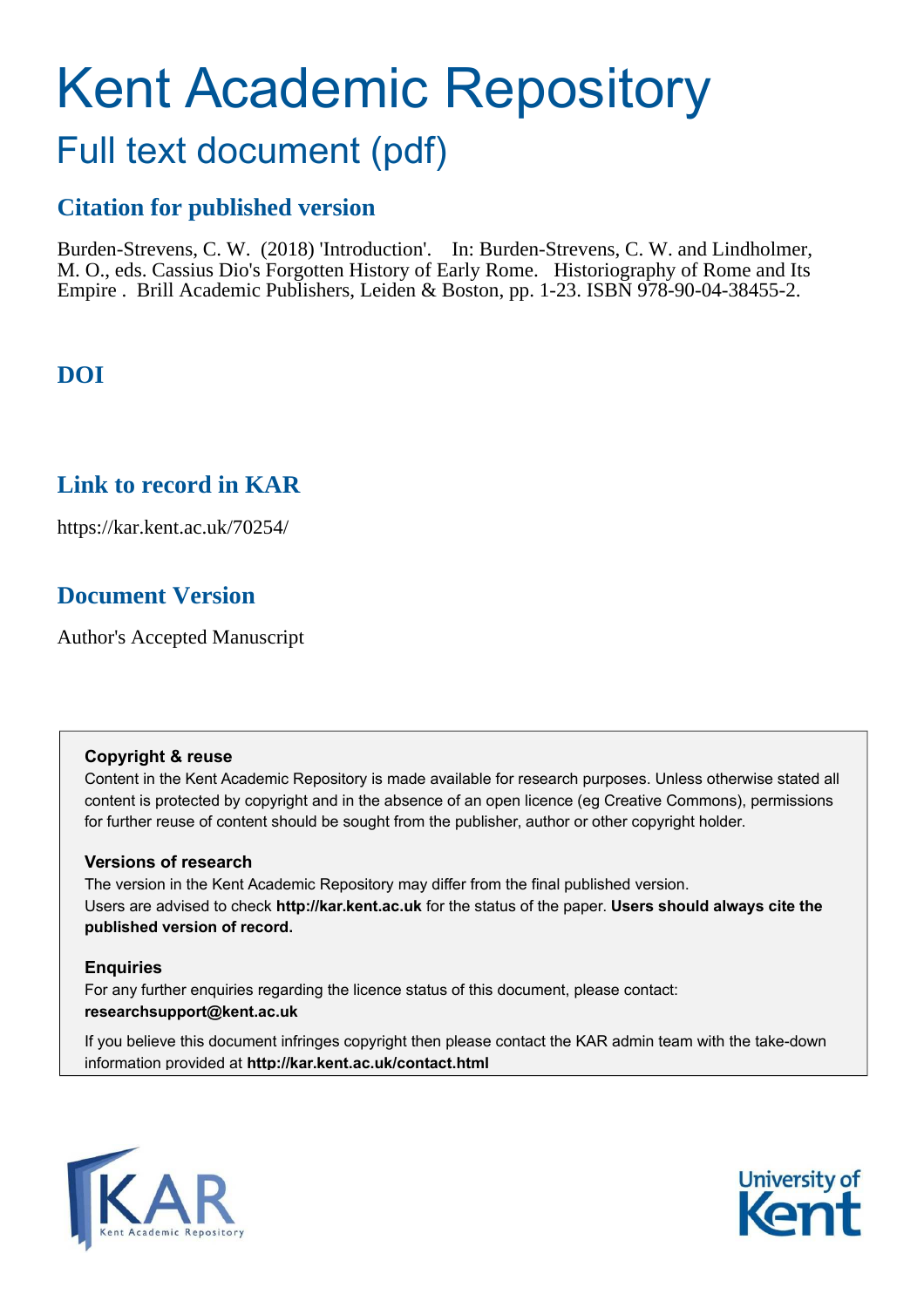#### INTRODUCTION

#### Christopher Burden-Strevens

Zonaras' chief usefulness with regard to Dio is that he preserves the structure of the first twenty books. Dio's treatment of the history of Rome to 146 B.C. has never been discussed except in terms of source-criticism, and is not analysed in the present work. The task would repay anyone who attempted it.<sup>1</sup>

More than half a century has passed since Fergus Millar opened his seminal Study of Cassius Dio with this emphasis on the importance of the first two decads of Dio's Roman History. Cassius Dio's eighty-book history of Rome, researched and written over a period of twentytwo years beginning perhaps in the 190s or 200s CE, <sup>2</sup> represents the most ambitious project in Roman historiography since Tacitus, and the fullest treatment of the history of the city since Livy and Dionysius.3 In recognition of this fact, recent years have witnessed a renewed interest in the Roman History from both literary and historical perspectives. Much recent work has focussed on Cassius Dio's value as an eyewitness source for the events of 182–229 CE, during which time the historian had privileged access, first as a senator, then as a provincial administrator and imperial comes, to the emperor and his subjects.4 This 'contemporary

<sup>1</sup> Millar 1964, 3.

<sup>&</sup>lt;sup>2</sup> The proposed dates of composition for Dio's history vary. The earliest proposals envisage completion of the bulk of the work as early as the 210s CE, with subsequent revisions and additions (so Gabba 1995, 295–301; Millar 1964, 28–32; Swan 1997, 2549–2555; Swan 2004, 28–36) and the latest suggest completion even in the 220s or 230s (Letta 1979; Barnes 1984). For an up-to-date summary of the prevailing views, see Kemezis 2014, 282–293.  $3$  So Kemezis 2014, 92 : "His is the only work we know of from antiquity, lost or extant, to have embraced in such a detailed narrative both the entire republican period and a substantial stretch of the monarchical period. Other authors, most obviously Livy, had produced works that were much longer in terms of volume of text. Universal historians such as Diodorus or Nicolaus had covered a longer chronological span, thanks to the incorporation of large amounts of mythological and non-Greco-Roman material. No author, however, follows a single polity in detail through so many epochs."

 $4$  Millar 1964, 5–27 remains a solid summary of the historian's life and career; the main details can be found at Cass. Dio 69.1.3, 74[73].12.2, 78[72].7.2, 80[79]5.1; IGRR 3.654; PIR II C 413 and 492. For the dates of his consulship and other provincial commands see Schwartz 1899, 1684–1686; Vrind 1923, 163–168; Gabba 1955, 289–301; Reinhold 1988, 1–4; Swan 2004, 1–3. Recent studies have also done much to further our understanding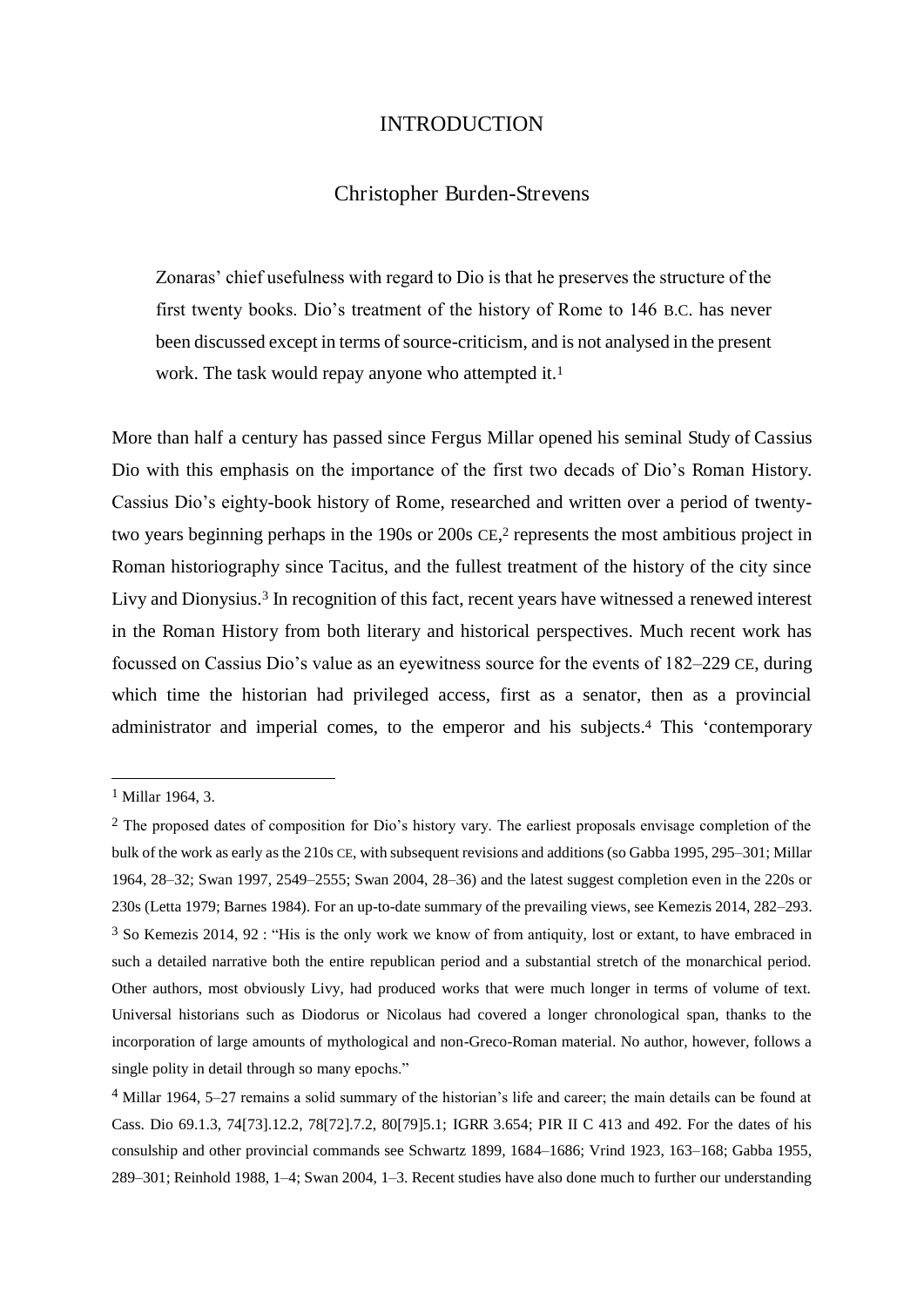history' (or Zeitgeschichte) which occupies Books 72–80 is certainly more authoritative than the Historia Augusta, and Dio's deliberate claims to authority as a Roman statesman and courtier throughout these books give a radically different perspective to the comparatively anonymous Herodian.5 Equally, the extant sections of the direct tradition (Books 36–60), which cover the history of Rome from the middle of the Third Mithridatic War to the first five years of the reign of Claudius (69 BCE—46 CE) have enjoyed a revival. In part this emerges from the relative security of using thse books: they survive in direct, not epitomated, form, and until Augustus' death in Book 56 present only a few lacunae.<sup>6</sup> But textual issues aside, the richness of Dio's account of the final decades of the Republic and the emergence of the Principate of Augustus contained in Books 36–56 is incontrovertible, and has facilitated a tremendous growth in the scholarship. Cassius Dio was evidently less prone to abridge or compress than our other major Greek historian of this period, Appian;7 and recent research has shown the distinctive way in which he treated the decline of the res publica into autocracy, with an original attention to the corrosive effect of public speech and ineffective fora of debate,<sup>8</sup> to the Republic's institutions and their noxious impact upon political culture,<sup>9</sup> and to competition for office and prestigious commands.10 Indeed, Dio's is by far the most detailed and sophisticated historiographical account we have of the final decades of the Republic—compare, for example, with Sallust, Appian, and the Periochae—and so too for the Principate of Augustus.

Yet the first two decads—a quarter of the historian's massive project—have not generally shared in this increase in interest. They begin with the earliest myths surrounding the

of Cassius Dio as an intellectual and researcher within the Severan court, on which see Moscovich 2004 and Jones 2016.

<sup>&</sup>lt;sup>5</sup> Seminal works in the study of Dio's contemporary history begin with Millar 1964, 119–173 and Bering-Staschewski 1981. More recently, Davenport 2012 and Scott 2015 on Cassius Dio and Caracalla, with further related material in Schulz 2016; also Gleason 2011. Dio's claims to authority have been recently discussed, though mainly from a linguistic perspective, in Burden-Strevens 2015a. For a recent discussion of the identity of Herodian and his reticence to divulge, see Kemezis 2014, 260–272, 304–308.

<sup>6</sup> See John Rich (Chapter Eight) in this volume.

<sup>7</sup> The major comparison of Cassius Dio and his predecessor Appian remains Gowing 1992, with special reference to their accounts of the triumviral period; see also Hose 1994. The contributions in the recent volume of Welch 2015 concentrate more on Appian on his own terms; a full treatment of Appian and Cassius Dio for those sections of the narrative not discussed by Alain Gowing remains to be done.

<sup>8</sup> Vervaet 2010; Kemezis 2014; Burden-Strevens 2015b and 2016; Mallan 2016.

<sup>9</sup> Urso 2005; Coudry 2016a and 2016b; Lindholmer 2016; Burden-Strevens forthcoming 2019.

<sup>10</sup> Kemezis 2014; Hurlet 2016; Coudry forthcoming 2019.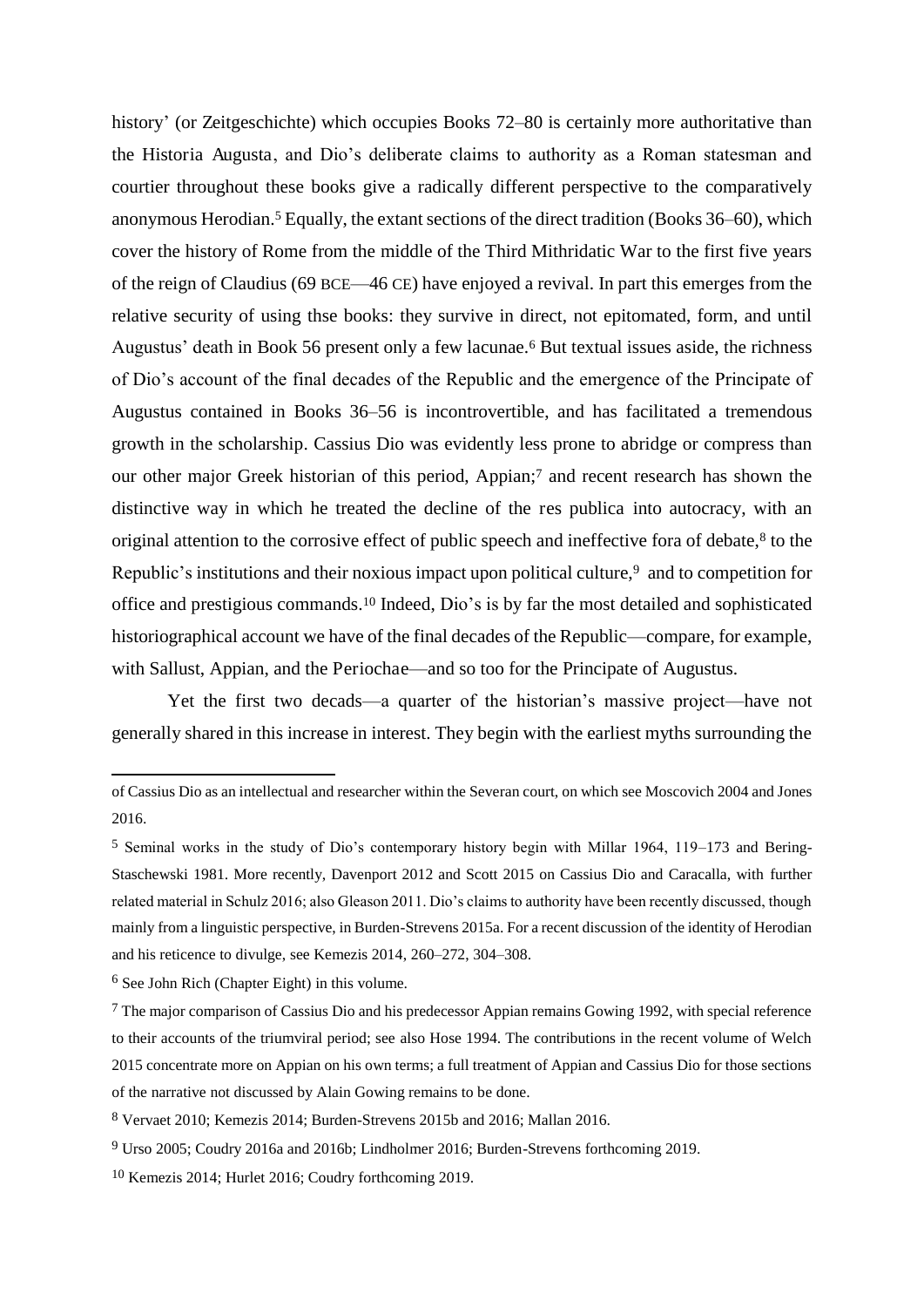foundation of the city and close, in Book 21, with the final defeat of Carthage. These are, certainly, the least researched and least understood parts of all Cassius Dio's ambitious undertaking. Historically, the most conventional approach to Dio's earlier books up to Book 21 has been to concentrate on his dependence upon his sources, and especially Livy.11 One remarkable feature of these earlier parts of the work, as discussed by Jan Libourel some fifty years ago, is their pessimistic interpretation of human nature; Dio's is by some margin the most violent and negative account we have of the patrician-plebeian struggle which (if we are not too radical with the tradition) marked the first two centuries of the Republic.12 Yet for Libourel, this phenomenon emerged from the historian's sources, perhaps a now-lost annalist who was more hostile toward Rome and its early history than either Dionysius or Livy. The assumption here is that Dio was 'following' a source rather than making a distinctive contribution to the tradition or shaping 'early Rome' in deliberate ways that would interact with other sections of his Roman History in the pursuit of a particular rhetorical objective.

The tendency to focus on Dio's first two decads insofar as they evince his debt to a particular source continues today. Benedikt Simons' important 2009 monograph, Cassius Dio und die römische Republik, is an example both of the potential richness of this area of study and of the dishearteningly broad range of answers one might posit to the question of Dio's sources. Simons' study is impressive in its scope, bringing fresh analysis to the first 35 books of the Roman History through discussion of Dio's account of the origins of Republican institutions and magistracies, narrative 'epoch boundaries' in the earlier history, and Dio's characterisation of individuals such as Scipio Africanus Maior. However, Simons' treatment of these topics chiefly explores their debt to a particular tradition rather than the historian's literary art or use of these institutions and individuals to fulfil major interpretative and thematic functions.13 It must be stressed that Simons credits our historian with more independence than has conventionally been the case. He emphasises Dio's critical distance from his sources, his careful selection of those which met his judgement of that which was necessary to include, and his sovereignty over the material—copying, mixing, reworking, and even correcting. In short,

<sup>11</sup> Schwartz 1899, 1692f.; Klotz 1936; most recently Simons 2009, 109–119 and 279–299.

<sup>12</sup> Libourel 1968, 1974.

<sup>&</sup>lt;sup>13</sup> The stated aims of Simons' study are to identify the historian's sources, identify the way in which he selected and reworked them, and to show how he presented Roman history accordingly. See Simons 2009, 2.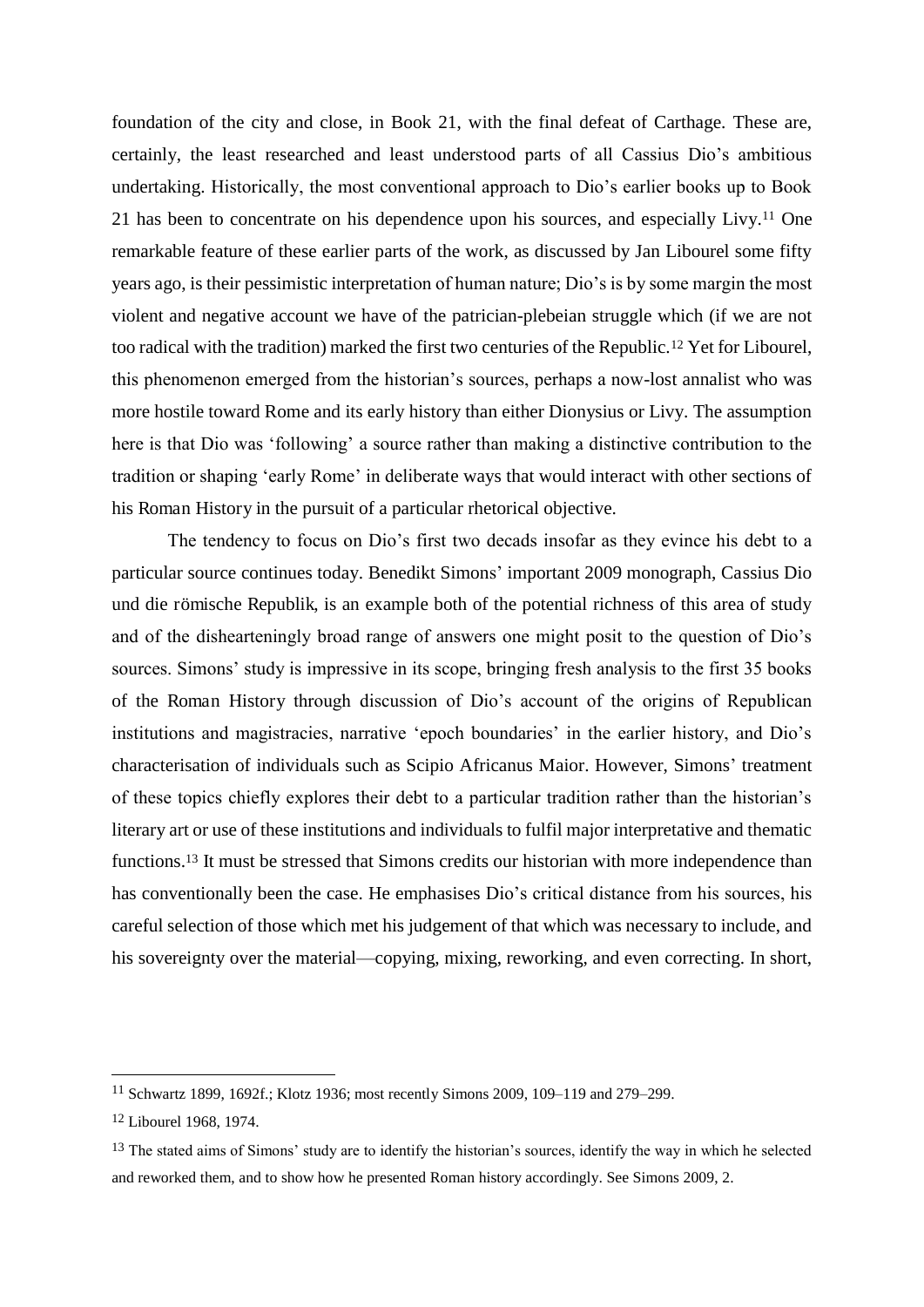"[Dio] ist kein Ausschreiber seiner Quellen gewesen".<sup>14</sup> Simons may be correct that Cassius Dio used Licinius Macer, Ulpian, and Posidonius for Books 4 and 6, Coelius Antipater for Book 13, Valerius Antias for Books 16–19, and Posidonius for Books 22 and 24, 'following' them to varying degrees ("Licinius Macer folgend"), and that these sources were the basis for the ongoing narrative ("Grundlage fur die fortlaufende Erzählung").<sup>15</sup> But the choice for us is then what to do with this information. For our purposes, Simons' major contribution to the study of Dio's first two decads lies in his short but useful analysis of the epitomator Zonaras (to whom we will shortly return) and his methods of copying and abridging the earlier portions of the Roman History.16 The contributions by Valérie Fromentin (Chapter One) and Chris Mallan (Chapter Three) aim to build on this work and are informed by it.

Another recent and related approach to Dio's early books has been to investigate the historian's literary models. Hence in the magisterial collection of 46 chapters recently published in edited format by Valérie Fromentin, Estelle Bertrand, Michèle Coltelloni-Trannoy, Michel Molin, and Gianpaolo Urso—the largest single collection of new research on our historian—the questions posed of the first two decads are these: was he modelling himself upon Livy, Dionysius, or Polybius? Or did he draw from a variety of traditions?17 Naturally these are important questions, and the answers proposed for them in that landmark collaboration have been sympathetic. But the point of departure for this volume is that we will also benefit from studying Cassius Dio's portrait of 'early Rome' for its own sake as an historical interpetation and a literary narrative, and so with a different set of questions in mind.

 These questions are fundamentally concerned with the unity of the Roman History as an historiographical whole. In other words, the purpose of this volume is to consider Dio's first

<sup>14</sup> Simons 2009, 301, rejecting many earlier views of Cassius Dio as mere copyist and author of the "grey and formless mass" immortalised by Schwartz (e.g. p.9: "mann ihn als einen Ab- und Ausschreiber sieht, der in starker Abhängigkeit vom Standpunkt seiner Vorgabe sein Werk Stück und Stück zusammensetzt"). The flexibility with which the historian could handle his sources, including the blending of information from various texts in the pursuit of an authoritative narrative, has rightly been long recognised for other portions of the Roman History and should not surprise us too much here; see, for example, McDougall 1991 for the sources of Caesar's Gallic campaigns, where evidently Dio did not simply 'follow' Caesar.

<sup>15</sup> Simons 2009, 300–309.

<sup>16</sup> Simons 2009, 25–32.

<sup>&</sup>lt;sup>17</sup> Briquel 2016; De Franchis 2016; Fromentin 2016; Foulon 2016; Simon 2016; Urso 2016. This list does not include Rich 2016, who uses Dio's first three decads for a study on annalistic organisation and structure in the earlier portions of the work.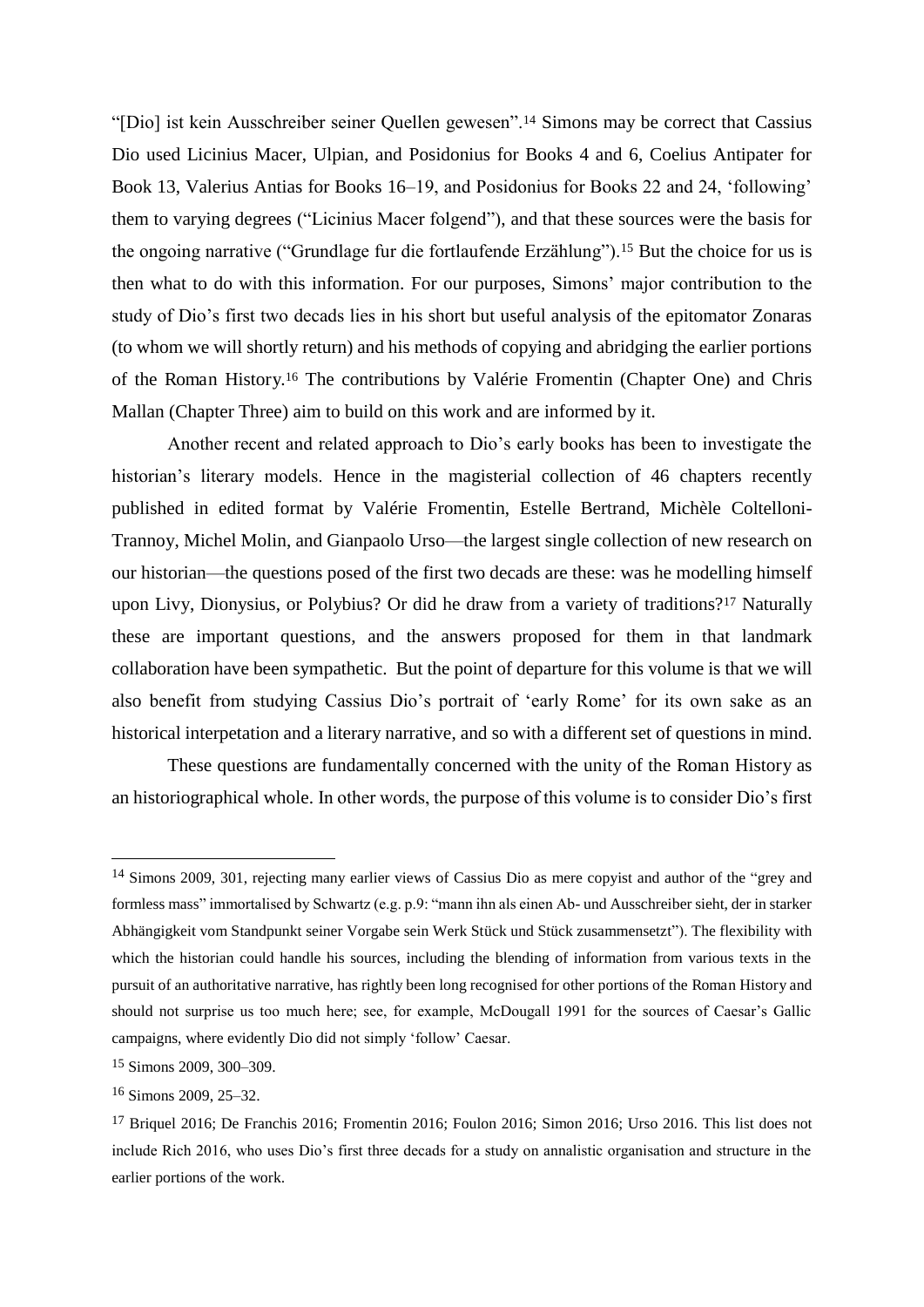two decads as an integral part of the text in the round. Cassius Dio tells us himself that his history had its earliest origins in a pamphlet he had written some time after 193 CE on the dreams and portents which inspired Septimius Severus to hope for power. According to Dio, Severus was (naturally) only too pleased to find divine approbation for his new position, and after receiving a long and complimentary letter from the emperor, Dio was visited by a dream in which a divine manifestation ( $\tau\delta$  δαιμόνιον) commanded him to write a history. This appears to have started as a monograph on Septimius Severus' campaigns; and, finding high approval with the new emperor as well as with other members of the court. Dio decided to go back to the beginning, incorporating this monograph into a single history ab urbe condita.18 This was the first history of its kind since Livy, but with the addition of an extra two centuries of events. Like Livy's, Cassius Dio's project began in the aftermath of civil war. But by his own admission, it was the recent struggles of the year 193 CE, the 'Year of the Five Emperors', which inspired him to return to Rome's earliest origins. The history as a whole is thus the product of civil war in a way quite unlike Livy's.<sup>19</sup> That is a story which begins with the contention between Alba Longa and Rome and the so-called Conflict of the Orders, and continues through the upheaval of the first century BCE. Yet unlike Livy, Dio's history presses on to the contest of 69 CE and to the many internecine conflicts following Commodus' assassination. Armed with two hundred years' more hindsight than his immediate predecessor in this branch of the annalistic tradition, Dio consequently viewed stasis and civil war as integral parts of Rome's legacy from the beginning to its end. Accordingly, one of our questions in this volume is the extent to which Dio's account of stasis in his early books, especially in the patrician-plebeian struggle, intersects with his interpretation of the reasons for the decline of the Late Republic, and serves as a prolepsis to it. The result, as Carsten Hjort Lange shows in Chapter Six, is ultimately connected to government: to Dio, violence was the natural crop of  $\delta$ ημοκρατίαι. The Republican 'constitution' was always brittle, and the germ of that argument is to be found in the historian's account of the earliest years of the res publica.

 It is only through reading the first two decads that we can perceive the source of that inherent weakness in Republican government. As Mads Lindholmer explores in Chapter Seven, Cassius Dio developed a political philosophy from his earliest books which was sceptical toward fundamental democratic principles, especially  $i\sigma$ ovo $\mu$ ía (equality of political

<sup>18</sup> Cass. Dio 73.23.

<sup>19</sup> See the comments by Verena Schulz (Chapter Ten) in this volume.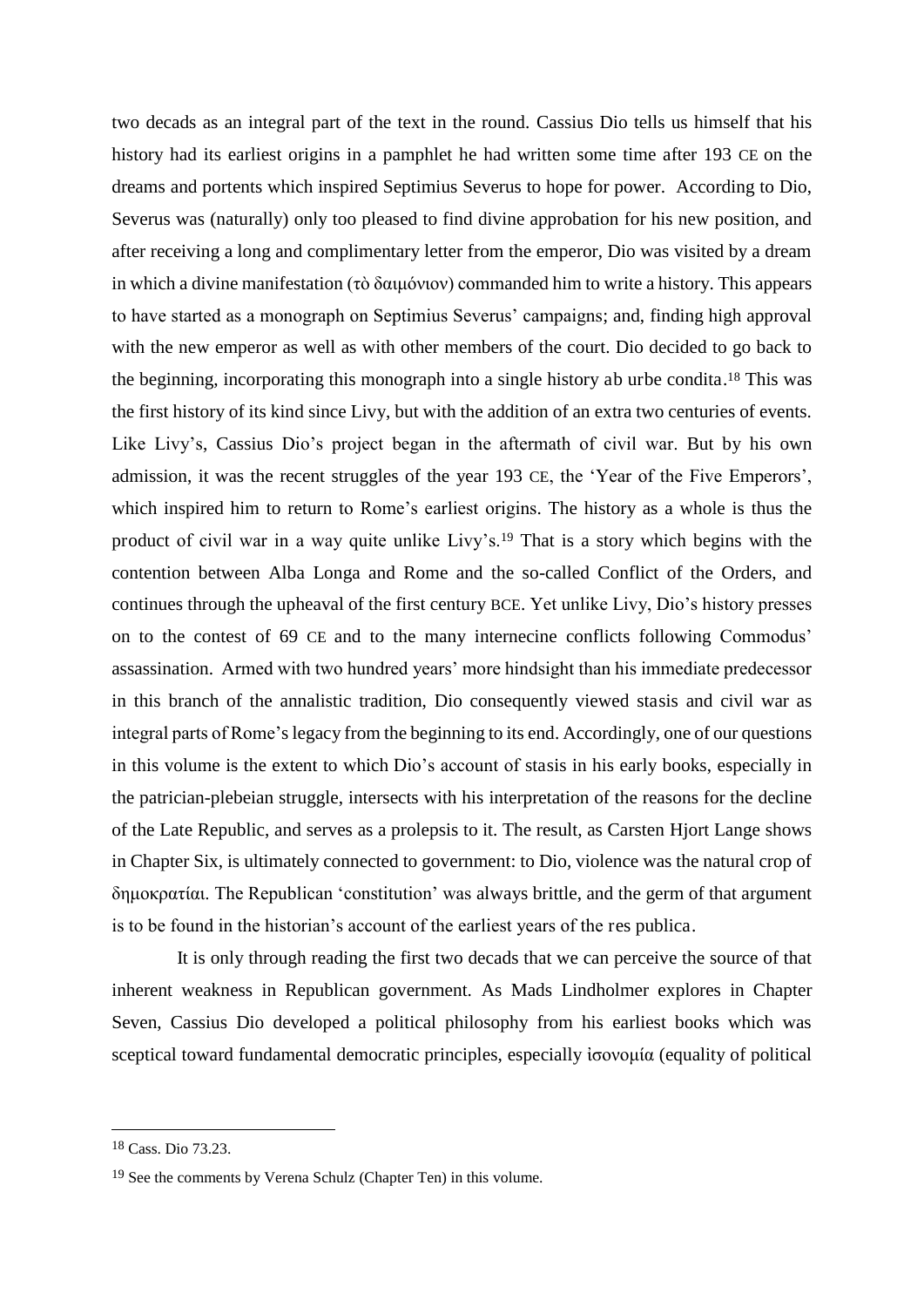privilege) and  $\alpha$  (equality of distribution).<sup>20</sup> This emerges from his pessimistic view of  $\phi$  (human nature), in which it is not man's predisposition to share power, but rather to dominate. Thus in our earliest fragments of the first book, Dio writes that "it is no doubt because of his nature that mankind cannot endure being ruled by that which is like and similar to him, partly because of envy and partly because of contempt" $\cdot$ <sup>21</sup>. The attribution of the fragment is uncertain: Boissevain associates it with Zonaras' account of Romulus' murder at the hands of the Senate. If this is correct, then Dio sought to depart from Livy quite radically at an early stage. Romulus' nebulous disappearance is not (so Livy) an example of the king's apotheosis and the divine favour of the fledgling city.22 Rather, it was a chance for the historian to reflect on the inevitable consequences of the unequal distribution of power and privilege among natural equals: envy, contempt, and (in Romulus' case) murder at the hands of an internecine Senate. These ideas recur repeatedly throughout Dio's early books, for example concerning the reign of Numa and the conflict between the Roman king Tullius Hostilius and the Alban dictator Fufetius Mettius.23 As we move into his acccount of the early Republic, that pessimism continues: the historian underlines repeatedly that power-sharing of the kind necessarily involved in a  $\delta$ ημοκρατία would always be flawed owing to man's nature.<sup>24</sup> These ideas are, of course, not new: the historian's debt to Classical Athens here is undeniable.<sup>25</sup> The use of φύσις as an explanatory model for historical events is equally Classical, and Dio's debt to Thucydides' pessimistic view of human nature is acknowledged throughout this volume.<sup>26</sup>

<sup>&</sup>lt;sup>20</sup> I recently explored these ideas in a paper entitled 'Reconstructing Cassius Dio's Programmatic Preface?' at the conference Cassius Dio the Historian: Methods and Approaches at the University of Southern Denmark, 7–9 December 2016. Granted, Fechner 1986, 37–39, 46 treats  $\frac{\partial \phi}{\partial \phi}$  and  $\frac{\partial \phi}{\partial \phi}$  as neutral terms in Dio, but this seems mistaken; they are loaded with hostility and irony, especially in the speeches. Hence Catulus at 36.32 and Agrippa at 52.4.1–3 extol 'democratic' virtues of  $i\sigma$ ονομία and  $i\sigma$ ομοιρία which have no relationship whatsoever with the actual tenor of the Republican narrative, and which we know (now) from the early books Dio roundly rejected in practice. See Kemezis 2014, 111–112 and 130; Burden-Strevens 2015, 21–22 and 138–195.

<sup>&</sup>lt;sup>21</sup> Cass. Dio F 5.12: Δίων α 'ούτω που φύσει πάν τὸ ἀνθρώπινον οὐ φέρει πρός τε τοῦ ὁμοίου καὶ τοῦ συνήθους, τά μεν φθόνω τα δε καταφρονήσει αυτού, αρχόμενον'.

<sup>22</sup> Livy. 1.16.

<sup>23</sup> Cass. Dio F 6.3, F 7.2–3.

<sup>24</sup> Zonar. 2.120.28–33 (Dindorf); Cass. Dio F 17.14, F 17.15.

<sup>25</sup> For example, Plat. Gorg.; Ps.-Xen. Ath. Pol.

<sup>26</sup> E.g. in the contributions of Lange (Chapter Six), Rich (Chapter Eight) and Schulz (Chapter Ten). Rees 2011 gives the fullest study of Cassius Dio's use of φύσις in his history and its relation to Thucydides. The scholarship on Dio's debt to Thucydides is considerable; the present volume chooses to explore new areas of study and will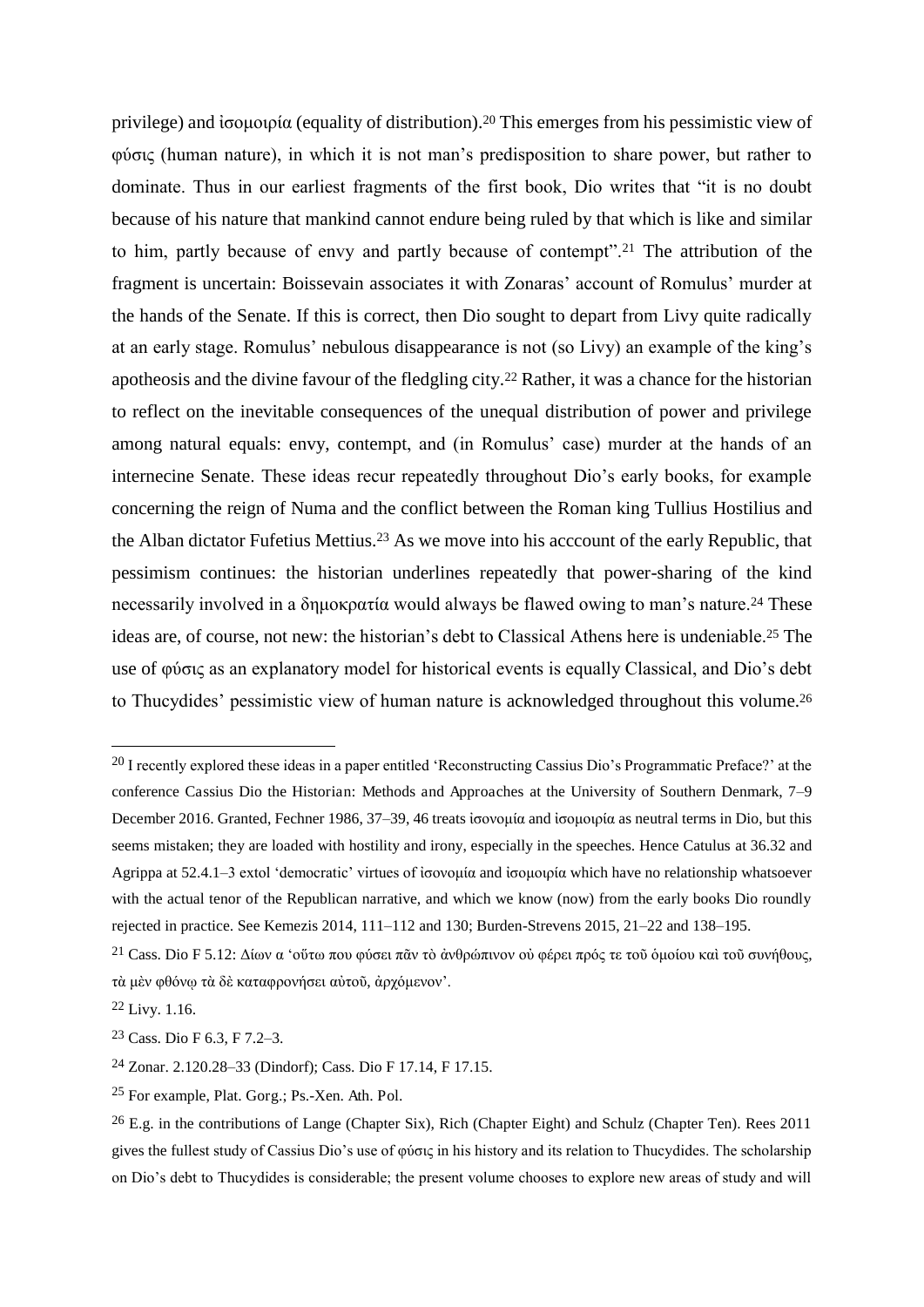But Cassius Dio is our first interpreter of the rise and fall of the Roman Republic to have explained that process through a theoretical critique of power-sharing and equality, applying Greek political philosophy to Roman political practice. Moreover, as Mads Lindholmer's contribution shows, these ideas permeate the entirety of Dio's account of the Republic to its end with the accession of Augustus in Book 53. The early books—especially those which treat the Regal Period and the early Republic—are thus intimately connected to the remainder of the historian's narrative. These books have a programmatic function, introducing themes and ideas, such as the inevitability of destructive competition in a system based on equality, and the inevitability of pernicious envy ( $\varphi\theta\acute{o}$ νος) under a δημοκρατία,<sup>27</sup> which will be integral to Dio's interpretation of the crisis of the Republic in the remaining decads.

 One of the questions posed in this volume is thus whether Cassius Dio sought to make his own mark on the city's early years, and how this account fits within his overall interpretation of Roman history as a whole. Dio's is evidently the most pessimistic account we have of these years, breaking in a distinctive way with the idealised Roman tradition exemplified by Sallust and Livy—of moral decline from a golden age (the Dekadenzmodell).<sup>28</sup> What emerges from this inquiry is that Dio viewed stasis and civil war as integral parts of Rome's legacy, and saw competition and envy as the natural consequence of Republican government from its inception. In his narrative of the last century of the res publica it is clearly the latter which causes the former; and these are ideas which the historian had in mind from the very beginning of his work.

There were of course exemplary and positive figures in Rome's earlier history, too. It would be wrong to view the first two decads of the Roman History as uniquely and consistently hostile. The figures of Scipio Africanus the elder, M. Furius Camillus, and C. Fabricius Luscinus had their place in the tradition, and the historian did not pass them by. Scipio Dio treats as an exemplary figure, virtuous and blameless;29 Camillus proves his integrity by

make no attempt to repeat the arguments of an already saturated field. For Dio and Thucydides, see Melber 1891, 290–297; Litsch 1893; Kyhnitzsch 1894; Schwartz 1899, 1690–1691; Millar 1964, 42; Manuwald 1979, 280–284; Aalders 1986, 294; Lintott 1997, 2499–2500.

<sup>27</sup> On which see Simons 2009, 222–240 and Burden-Strevens 2016.

<sup>&</sup>lt;sup>28</sup> Discussed in Hose 1994, 381–383, esp. 405. Hose argues that ultimately, Dio's history was not conceived according to a framework of moral decline. But this is not a question of straight affirmatives and negatives: see nn. 59–60 below and Mads Lindholmer in this volume.

 $29$  Cass. Dio F 63.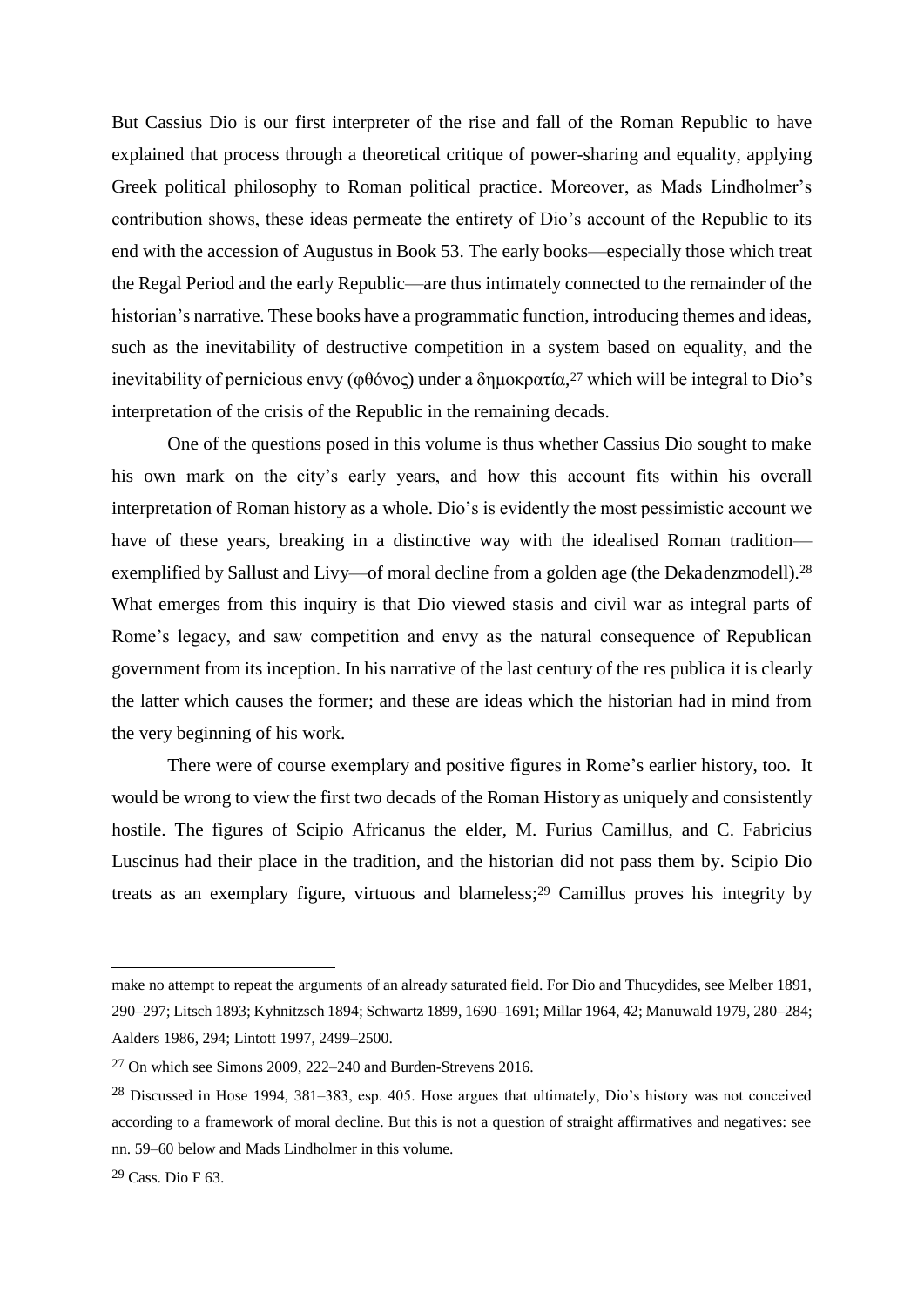refusing to take Falerii in c.394 BCE by means of treachery;<sup>30</sup> and Fabricius negotiations with the invading king of Epirus, Pyrrhus, prove his  $\dot{\alpha} \delta \omega \rho \delta \delta \alpha$  (incorruptibility), untempted by offers of gifts and a prestigious place in Pyrrhus' court.<sup>31</sup> As Marianne Coudry shows in Chapter Five, Dio's account of these figures is conventional, posing no challenge to the use of these characters as exempla in the annals of earlier Rome. However, she argues that the historian also shaped his portraits of Scipio, Camillus, and Fabricius in a meaningful and distinctive way which served two purposes. Firstly, Dio deliberately uses all three commanders as a first (surviving) opportunity to explore constitutional and political topics which will be relevant to his Late Republican narrative. These topics include, for example, extra-legal power and extraordinary commands; respect for ancestral custom; the corrosive relationship between achievement and envy; and the political impact of the Roman triumph and military success. These issues will be familiar to anyone who has read Dio's Republican books, and especially Books 36–44: they are the pillars of the historian's explanatory framework for the crisis of the Republic. This then raises a second purpose: the use of these figures as a prolepsis, or foreshadowing, of Sulla, Pompey, and Caesar. Scipio Africanus in particular is related to these figures in a deliberate way, and neither he nor Camillus, for all their excellence, are able to escape the envy of their peers, who seek to impede their success with often disastrous consequences. This evinces a consistent set of political themes and ideas.

Ultimately, the effect of this is to facilitate a critique of democratic government and to foreground the return of monarchy to Rome. Cassius Dio unapologetically believed that monarchy was the best form of constitution;<sup>32</sup> in the contributions by Carsten Hjort Lange, Mads Lindholmer, and Marianne Coudry we perceive that the historian considered the  $\delta$ ημοκρατία untenable. But autocracy was not a panacaea. How, then, to explain the presence of violence and civil war, or tyrannies and dynasteiai, or factional strife of the kind seen under the Republic, within the monarchies of the Regal Period and the Principate? Dio is the only historian of early Rome within the ab urbe condita tradition to have witnessed the mechanisms of imperial rule under the Principate first-hand as well as reading the mytho-history of the early kings. Understandably unlike Dionysius and Livy, he included both in his Roman History. This raises several intriguing possibilities to be explored in this little book.

<sup>30</sup> Cass. Dio F 24.2–3. Throughout this volume, all dates prior to the turn of the third century BCE should be read as approximate.

<sup>31</sup> Cass. Dio F 40.33–38.

<sup>32</sup> So Cassius Dio underlines in his own voice at 44.2 and 53.19; for further discussion, see Madsen 2016.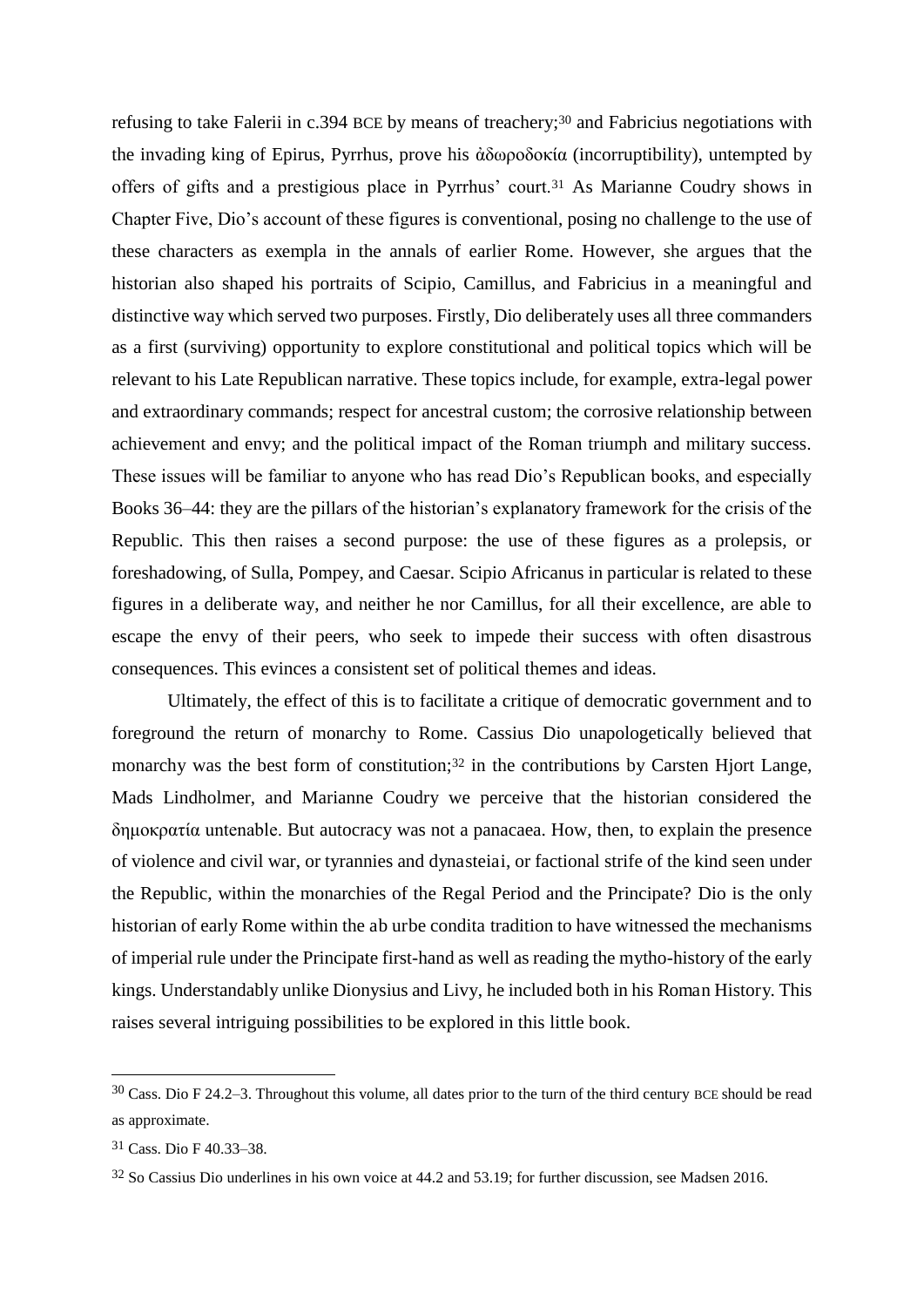One of these is the history of the Senate. Dio did not challenge the tradition that the Senate owed its foundation to Romulus, and so believed that by the 3rd century CE the patres had existed as a political organisation for almost a milennium:<sup>33</sup> first as an advisory council of elders under the early kings, then as the arbiters of power in an oligarchic Republic, then as the instruments of a small cadre of dynasts under the late-Republican dynasteia,<sup>34</sup> and finally as powerless witnesses to a monarchy reborn. Dio's interest in the history of the Senate and its role within a truly well-governed state—which, in his view, must be a monarchy—emerges from some of the earliest fragments in the text. Thus Romulus is made to assume a harsh attitude to the Senate and circumvent it, commenting that "I have chosen you, patres, not for you to rule me, but for me to command you";<sup>35</sup> equally, Tarquinius Superbus is made to consider abolishing the ordo altogether.<sup>36</sup> As Jesper Majbom Madsen shows in Chapter Four, Dio was prompted to reflect at length on the role of the Senate in an ideal monarchy by the turn of recent events in his lifetime: the end of the system of imperial adoption from the ranks of the Senate which had been practiced between 96 and 161 CE, the emergence of the Severan dynasty, and the persecution of senators unfortunate enough to have taken the wrong side. In that context, the giant speeches of Agrippa and Maecenas in Book 52 prior to Augustus' accession, which contain much comment on the composition and role of the Senate, take on particular weight—especially if we believe Millar's suggestion that they were declaimed viva voce in the court of the Severan emperor Caracalla.37 As Jesper Madsen shows, this is all part of a narrative which begins in the early books. As a Severan senator, Dio used his Roman History to record not only a version of 'what happened', but to address a contemporary audience with similar political concerns.

A related issue is the character of the ruler. The ideal monarchy depends as much upon the character and communication of the monarch per se as upon his interactions with the senatorial elite. Here, too, Cassius Dio appears to have used his early books as a means of exploring political issues relevant to the third-century context. Dio's first two books evidently

<sup>33</sup> In this volume, patres is used to denote the Senate or senators in general, but see Forsythe 2005, 167–170 for an interpretation of the term in its original usage.

 $34$  On dynasteia as a specific period in Rome's history in Dio, see Kemezis 2014, 104–112; for the definition and its use by the historian in both the singular and plural, Freyburger-Galland 1996.

 $35$  Cass. Dio F 1.11: έγὼ ύμᾶς, ὦ πατέρες, ἐξελεξάμην ούχ ἵνα ύμεῖς ἐμοῦ ἄρχητε, ἀλλ' ἵνα ἐγὼ ὑμῖν ἐπιτάττοιμι. 36 Cass. Dio F 11.4.

<sup>37</sup> Millar 1964, 104.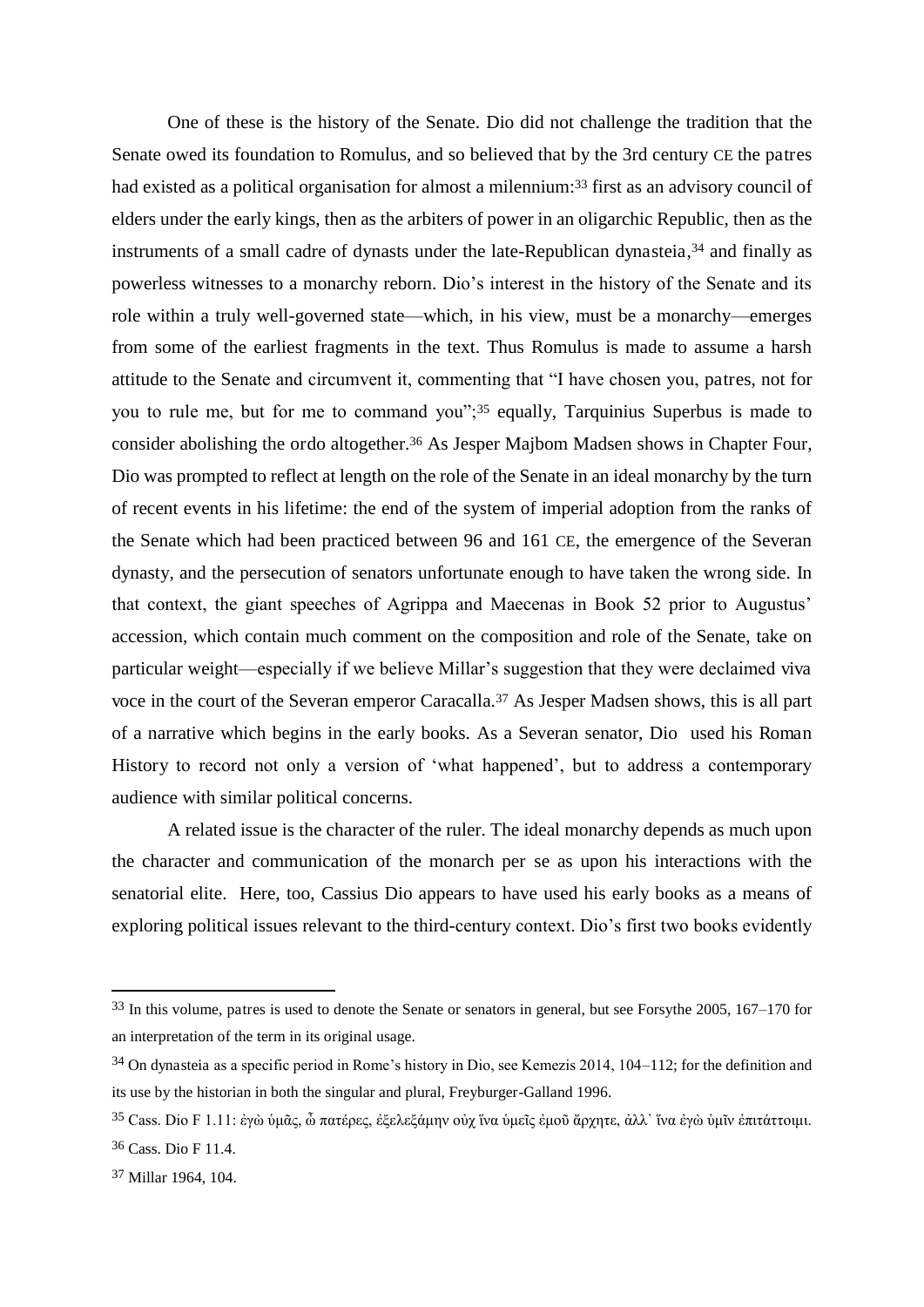covered the mytho-history of the Roman kings from Romulus to Tarquinius Superbus. Book 3, to judge from the character of the remaining fragments, must have been a substantial series of debates broadly analogous with the 'Republic versus monarchy' theme of Agrippa and Maecenas in Book 52, and may well have occupied the entirety of the book, including an embassy from Tarquinius Superbus in exile in Caere.<sup>38</sup> In a significant change in our approach, this means that we cannot fully appreciate the Agrippa and Maecenas debate of Book 52, which closes the Republican narrative, without considering also the debates of Book 3 that open it.<sup>39</sup> This raises the question of whether we can relate the material of the first two books to later sections of the Roman History in a similar way. As Verena Schulz demonstrates in Chapter Ten, Dio used his account of the early kings in a distinctive way apparently unique within Roman historiography, establishing a series of criteria of evaluation which would recur in the Imperial books, and especially in Books 72–80. Thus the change in (for example) Septimius Severus' character upon his accession recalls a similar transformation in Lucius Tarquinius Priscus; and the tale of Tanaquil, the wife of Priscus and mother-in-law and promoter of Servius Tullius, foreshadows the relationship between Augustus, Livia, and Tiberius later. Dio clearly used intertextualities, analepsis, and prolepsis to create typologies in the Regal narrative which can be recalled during the 'contemporary' books in a meaningful way, facilitating comparison between Rome's ancient and contemporary kings and using the past in polemic of the present.

The kinds of question posed above and in this volume thus relate to Cassius Dio's political and philosophical views, the way in which these were explored and articulated in all parts of his Roman History, and how Dio used these principles to explain the cause of historical events—especially the emergence and decline of the Republic and the success of emperors. One question not necessarily asked in this volume is "what happened". Recent works on the history of early Rome to the First Punic War already fulfil this purpose; our concern has been to study Dio's first two decads in historiographical terms and on their own account. It is remarkable, however, that important scholarship on early Rome has tended not to factor Cassius Dio's first two decads into its comparison of the source-material. Gary Forsythe's 2005

<sup>38</sup> See the contribution of John Rich (Chapter Eight) in this volume.

<sup>39</sup> An enormous amount has been written on the long controversia of Book 52, but far less so about that of Book 3. For the debates on the foundation of the Republic, see briefly Fechner 1986, 39–40. For Maecenas, see Hammond 1932, 88–102; Beicken 1962, 444–467; Millar 1964, 102–118; Dorandi 1985, 56–60; Fechner 1986, 71–86. For Agrippa, see McKechnie 1981, 151–153; Fechner 1986, 71–86; Adler 2012, 477–520. For recent comparison of the two, Kemezis 2014, 130–131 and Burden-Strevens 2016. This list is by no means exhaustive.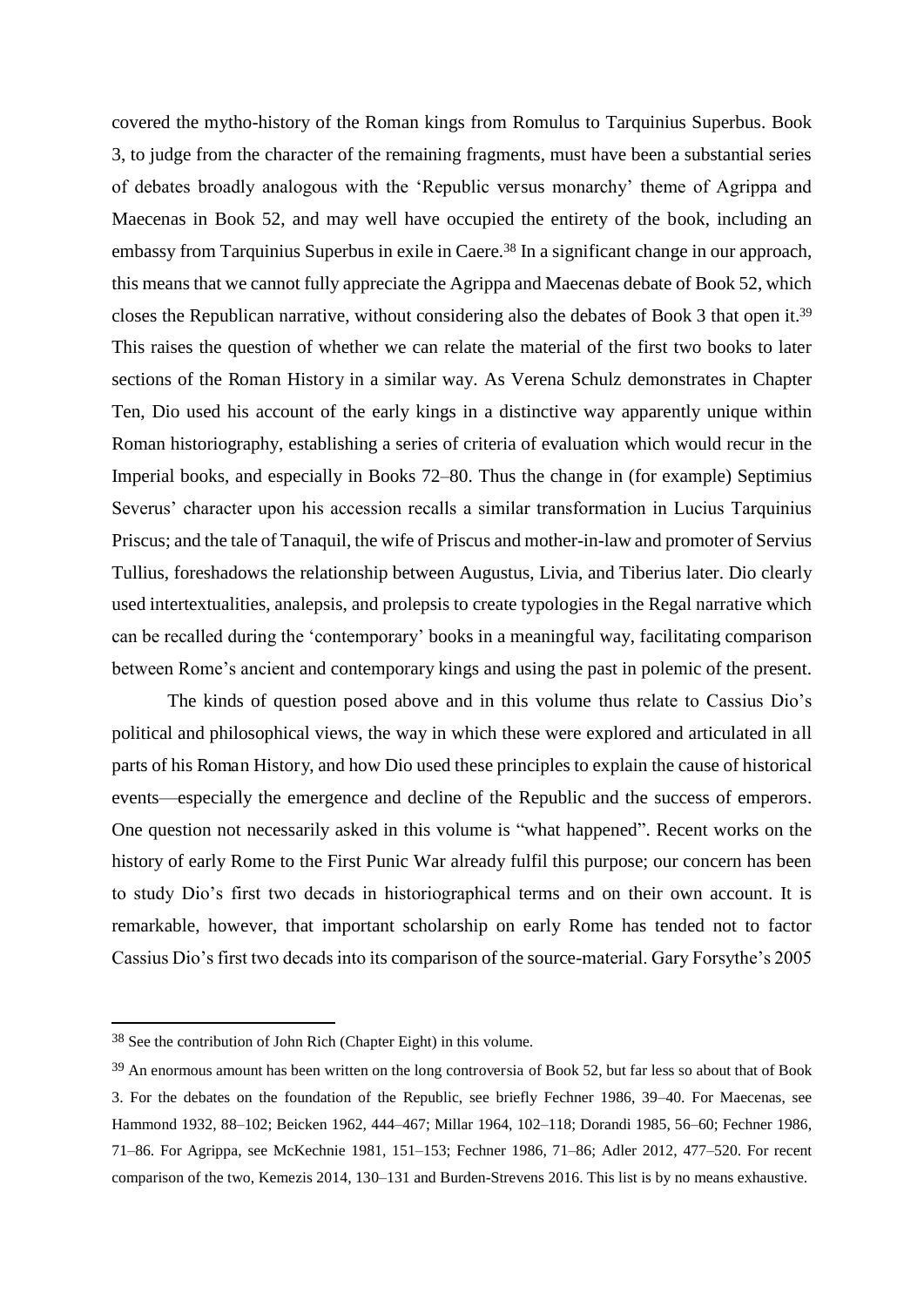Critical History of Early Rome includes in its survey of the literary evidence sources which are entirely lost, such as Q. Claudius Quadrigarius (fl. 70s BCE), yet does not include Cassius Dio, whom we have, both in substantial fragments and in epitomated form. Similarly, Forsythe draws from Diodorus Siculus and Dionysius of Halicarnassus, two of our other Greek sources for the early history of Rome, but does not mention Dio anywhere in his study. This is especially remarkable if we place the Roman History and Diodorus' Library of History sideby-side as projects: Diodorus composed a universal history in forty books encompassing the mainland and western Greek world as well as the Persian empire, devoting comparatively scant attention to Rome.40 Dio, who was far more heavily indebted to the Roman annalistic tradition, sought to write the history of the polity from its origins and on a scale not known since Livy, following decades at the centre of Roman political life.<sup>41</sup> Tim Cornell's 1995 Beginnings of Rome is more conservative of the main aspects of the tradition and takes more account of Dio: Cornell has rightly recognised that the Roman History is partly independent of both Livy and Dionysius, including details absent in both of those sources, and summarises that "Millar's observation (p.3) that a special study of the early books would be worth the effort still holds true".<sup>42</sup> Nevertheless, he never draws from what remains of Dio's first two decads and rarely from Zonaras' epitome of them.<sup>43</sup> Forsythe's and Cornell's invaluable historical studies naturally ask different questions of the material to this collection. However, it is the premise of this volume that we can facilitate historical analysis by understanding our sources. It remains the case that Cassius Dio's early books have never been studied for their own sake—a situation incomparable to that of other major historians of early Rome.<sup>44</sup> Our hope is that modern historians of this period will form a more reliable picture of early Rome, enhanced by Dio's analysis, by understanding his preoccupations and ideas. This can lead us more confidently to accept, or reject, the perspective he offers on events.

<sup>&</sup>lt;sup>40</sup> Forsythe 2005, 69: "the oddities of Diodorus' Roman material can usually be attributed to the author's own carelessness and general indifference to the details of the annalistic tradition".

<sup>41</sup> To compare Cassius Dio and Diodorus in this way does not suggest acceptance that the latter was a "slavish compiler" and an uncritical copyist of what he read; for the debunking of this view see Sacks 1990. My purpose here is to underline the relative importance of Cassius Dio as a source for Roman history (his project) in comparison to Diodorus (not his project). For the sophistication of certain of Diodorus' techniques and his approach to history-writing in general in conversation with the Greek tradition, see recently Hau 2016.

<sup>42</sup> Cornell 1995, 3 and n.6.

<sup>43</sup> See Cornell 1995, 264, 367, 463 n.22, 465 n.20.

<sup>44</sup> E.g. Gabba 1991 on Dionysius; Forsythe 1999 on Livy.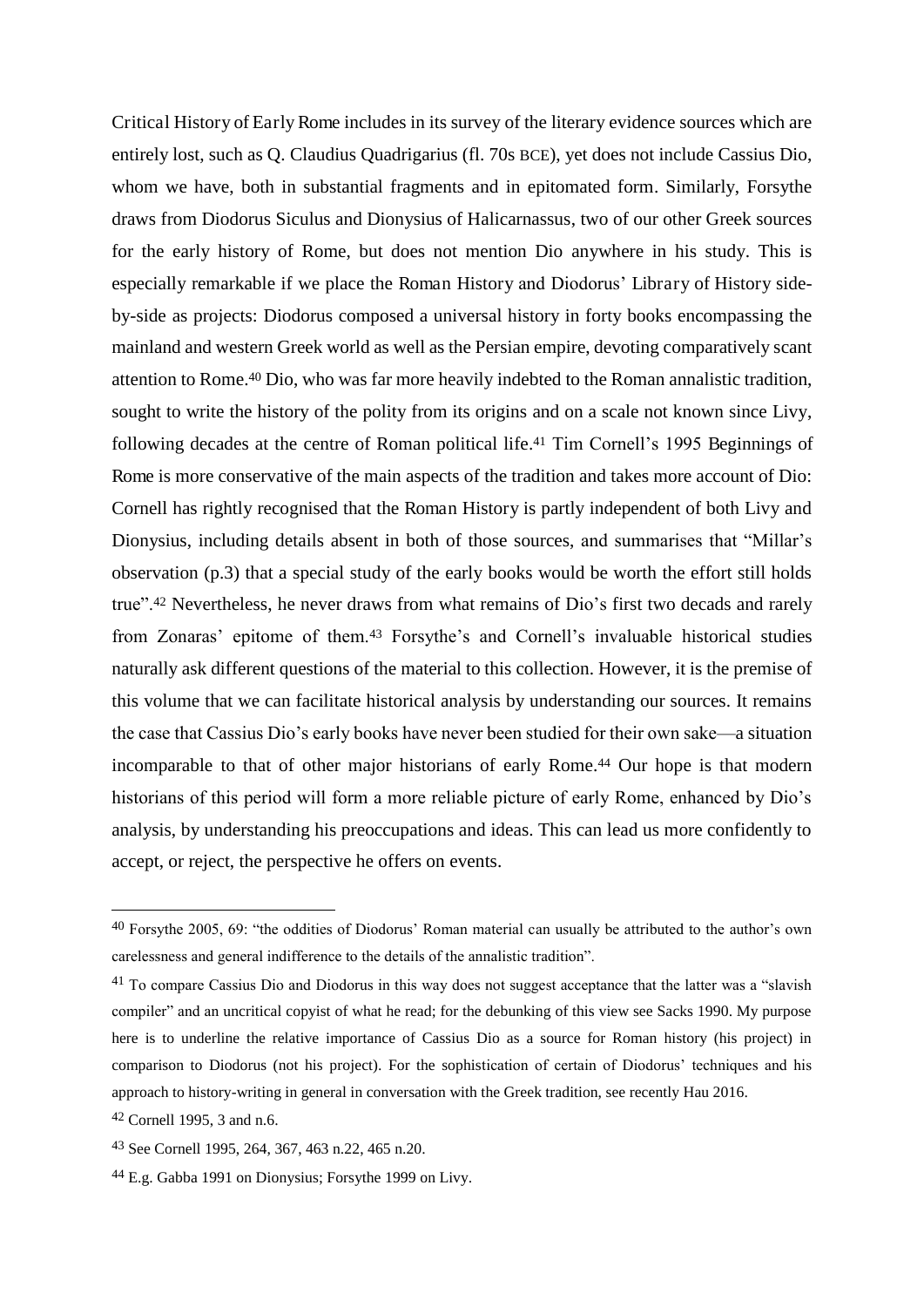A question of understandable interest to ancient historians will be Cassius Dio's sources for the period. As already mentioned,<sup>45</sup> Quellenforschung has long enjoyed a privileged position in the scholarship on the earlier portions of the Roman History. Moreover, the recent collection of Valérie Fromentin et al. explores some very fruitful possibilities for Dio's sources and/or models, including Polybius and Dionysius of Halicarnassus. Dio's debt to both of these, and especially the former, has been studied dramatically less than his putative dependence upon Livy. This volume is not generally concerned with source-criticism. Nevertheless, any attempt to understand Dio's distinctiveness as a source for 'early Rome' and his hopes to develop an assertive place within the tradition must confront his relationship with Livy in a way that challenges assumptions about imitation or continuation, and indeed will profit from doing so. This forms the basis of Gianpaolo Urso's investigation in Chapter Two. As Urso states, the model which Dio necessarily had to confront as he set out on his ambitious project was, above all, Livy. He demonstrates that the first two decads of the Roman History, just as the Late Republican and Augustan books, evince Dio's remarkable independence and the breadth of his research. As will be clear from the peculiar flavour of Books 1–21, distinctive to Dio and reflecting his own political and philosophical concerns, our historian did not seek to rewrite or imitate his predecessor, less still write a fine a Livii. In fact, Cassius Dio appears to have drawn from a range of pre-Livian sources, including information wholly independent of the Ab Urbe Condita and giving an alternative version of the early history of Rome.

Setting this aside, if one does wish to use the Roman History as an historical source then the greatest drawback which must be addressed is the state of the text. For the earlier portions of the work we are wholly reliant on intermediaries who either excerpted or epitomated sections of Dio for reasons quite different to those of the historian in writing them. For example, the tenth-century Excerpta Constantiniana, compiled during the reign of Constantine VII in the tenth century CE, are easily the richest source of verbatim fragments of Dio for the first two decads. But the selection and arrangement of those fragments was directed by the particular interests of the Byzantine excerptors. Thus, segments of the Roman History were placed alongside those of other ancient authors into collections of excerpta grouped together by theme, for example 'concerning virtues and vices' (Excerpta de Virtutibus et Vitiis), 'concerning conspiracies' (Excerpta de Insidiis), 'concerning moral statements (Excerpta de Sententiis) and 'concerning embassies' (Excerpta de Legationibus). These excerpts are often useful to us in identifying (for example) Dio's possible sources, and especially the range of his

 $45$  See nn.  $11-13$  above.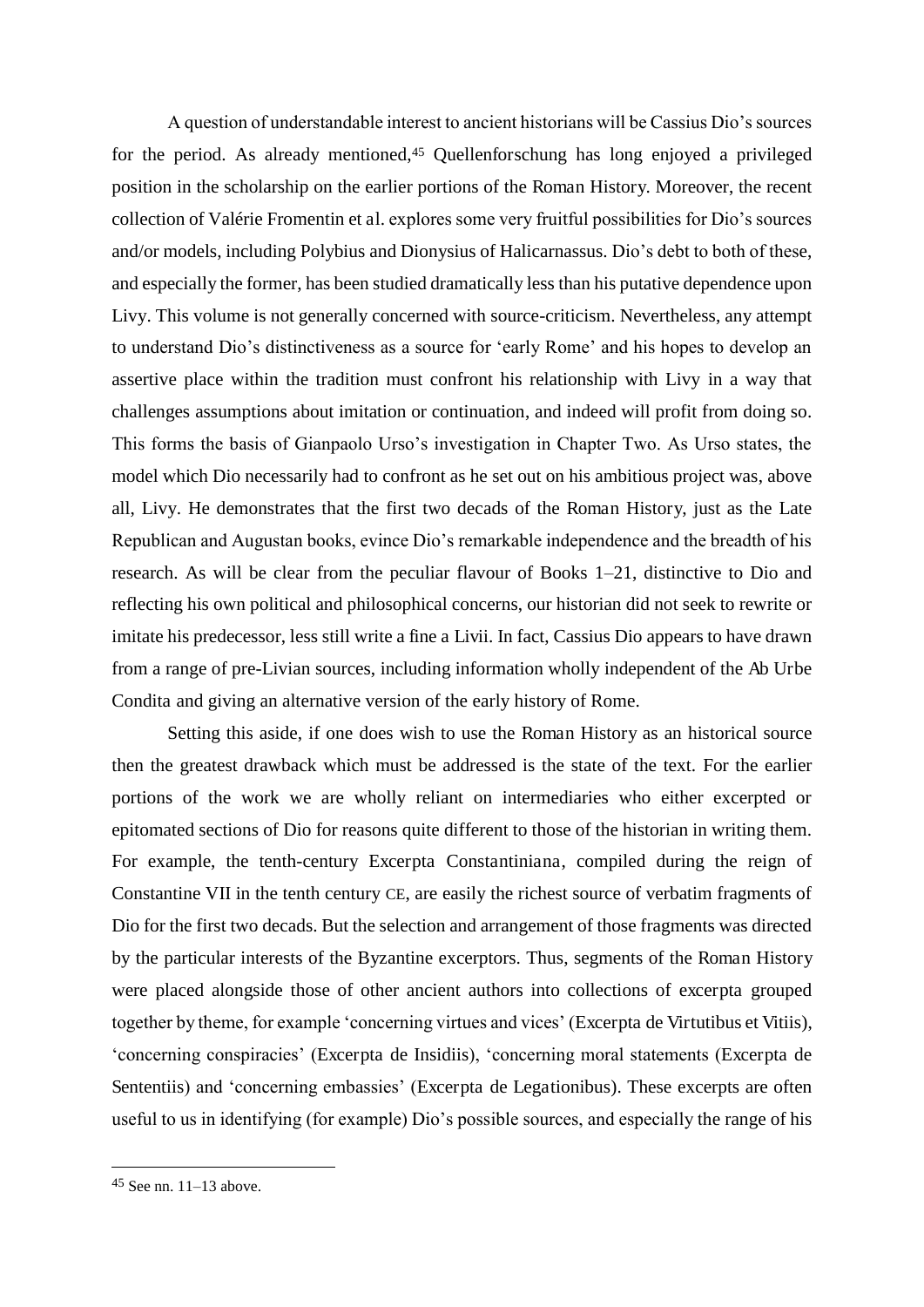moral and political thought (above all the Excerpta de Sententiis). Moreover, they can be supplemented by a number of other direct fragments of Dio preserved in other collections: for example, the 141 short quotations in the (possibly) seventh-century On Syntax, an anonymous grammatical text;46 and up to possibly sixty-six sententiae of Dio's in the gnomological Florilegium erroneously ascribed to Maximus the Confessor. The contribution by Christopher Mallan in Chapter Three concerns the methodology of using these collections of fragments, and furthermore serves as a cautionary note. He warns that as we read the precious remains of 'real' Dio in the first two decads, we deal with material collected by scholars who had their own auhorial agendas: they wove together the fragments of the Roman History as well as other authors in such a way as to create their own history of the Regal Period. That by no means indicates that our task of using these selections to understand Dio's first two decads and their place within the history as a whole is hopeless. However, we should not treat these fragments as generaly representative of the content of Books 1–21. The apparent abundance of 'moralising' statements, for instance, in the remains of the early books can only represent a minute fraction of the historian's original,<sup>47</sup> and the survival of this material has been directed by the ethical and linguistic interests of an audience Dio never planned to address.

Be that as it may, the verbatim fragments that survive of the early books—thanks to the Byzantine excerptors—furnish another benefit of critical importance for our understanding of Cassius Dio's work. That is their preservation of acts of speech, either as standalone set-pieces or clusters of debate, inserted by the historian throughout Books 1–21. Numerous fragments conserved within the Excerpta evidently derive from from original orations written by Dio in direct discourse; often these can be easily identified by their use of the second person plural, alongside other lexical clues. The speeches composed by Dio for his Roman History are one of the most rich and exciting aspects of his historiographical and explanatory method. Looking forward to the first century BCE, for example, we note that Dio never states in explicit terms the reasons for the Republic's failure and Augustus' success, and certainly never in his own voice. That he leaves to his characters. In Q. Lutatius Catulus' doomed warning against

<sup>&</sup>lt;sup>46</sup> For the dating see Petrova 2006, xxviii with fuller treatment in Christopher Mallan's contribution to this volume.

<sup>&</sup>lt;sup>47</sup> The term 'moralising', vague and insubstantial, is often used in criticism of Cassius Dio's Roman History, e.g. Millar 1964, 42–43, 78–83; Lintott 1997, 2501–2502; Rogers 2008, 297, among many other examples. However, see the recent study of Hau 2016 for a reappraisal of the importance of the moral dimension in Greek historiographical explanations, and Burden-Strevens 2015b for Dio's use of sententiae as a means of persuading his audience, especially regarding the validity of his arguments and interpretations.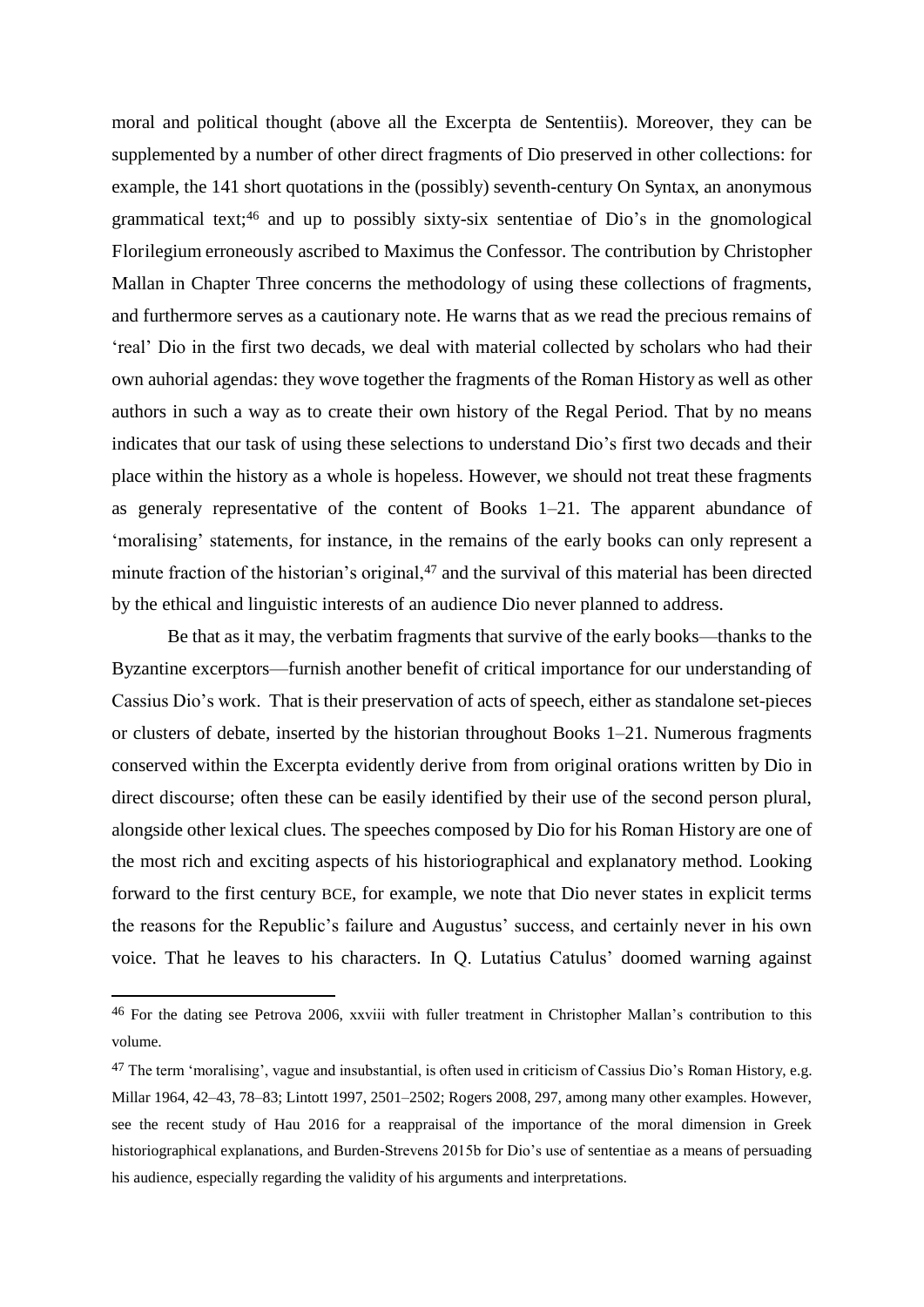conferring further extraordinary powers upon Pompey (36.31–35), or Cicero's lament at the state of the res publica (44.23–49), or Maecenas' recommendations to Octavian (52.14–40), we receive not only a series of statements "appropriate to the speaker and the situation",48 but the historian's own extended reflection on the crisis of the Republic and its causes, presented in a more subtle and persuasive idiom than outright authorial assertion. In recent years there has been a move to consider the speeches the essential interpretative kernel of Cassius Dio's Roman History, or at least one aspect of it.<sup>49</sup>

The contributions of Valérie Fromentin and John Rich in this volume are therefore of particular interest for scholars concerned with this aspect of Dio's endeavour. Fortunately, the detail on our historian's use of formal orations in the first decads is not only preserved in the direct fragments of the Excerpta, but can additionally be supplemented by the work of another Byzantine scholar, Zonaras. John Zonaras, a chronicler and theologian who served as private secretary to Alexios I Komnenos until his death in 1118 CE, used Dio directly as the source for his own work. His Abridgement of Histories, a universal history from Creation to Alexios I's death, relied mainly upon Dio—supplemented by Plutarch—for its Books 7–9. These books covered the period from the arrival of Aeneas in Italy to the destruction of Carthage and Corinth. Zonaras' epitome followed the Roman History very closely, abridging the content of twenty books of Dio into two of its own. Zonaras' text is often so close to Dio's original that, where parallel passages survive, they are nearly identical; he is accordingly an invaluable source for the original content of Dio's early books. Certain liberties taken by Zonaras elsewhere with his source-material, including the excising of entire passages or their abridgement to a single note,50 do not detract from the general picture. Unfortunately for us, Zonaras was only able to use Dio for events up to 146 BCE. At this point he explains in some detail that, despite an enthusiastic search (ταῦτα πολλάκις ζητήσαντί μοι ταύτας, μὴ εύρηκότι  $\delta'$   $\delta \mu \omega \zeta$ ), his text of the Roman History failed somewhere in or around Book 21.<sup>51</sup>

<sup>48</sup> Lucian, Hist. Cons. 58; Quint. Inst. Or. 10.1.101.

<sup>49</sup> So Kemezis 2014; 2016; Burden-Strevens 2015; 2016; forthcoming 2019; Coudry 2016a; further comments in Valérie Fromentin's contribution below (p.49).

<sup>50</sup> For a summary of Zonaras' treatment of Dio's original, including abridgement and summary (as well as insertion and deletion), see Simons 2009, esp. 29–30.

<sup>51</sup> Zonar. 9.31. For Zonaras there were two possibilities: either the ravages of time had obliterated the remaining books to which he no longer had access (τοῦ χρόνου διεφθαρκότος αὐτάς), or his remote location far from Constantinople was really the point at issue, and a more thorough search in the city might reveal them ( $\alpha \dot{\nu} \dot{\alpha} \dot{\beta}$ ύπερόριος ὢν καὶ πόρρω τοῦ ἄστεος ἐν νησιδίω ἐνδιαιτώμενος). Chistopher Mallan's contribution in Chapter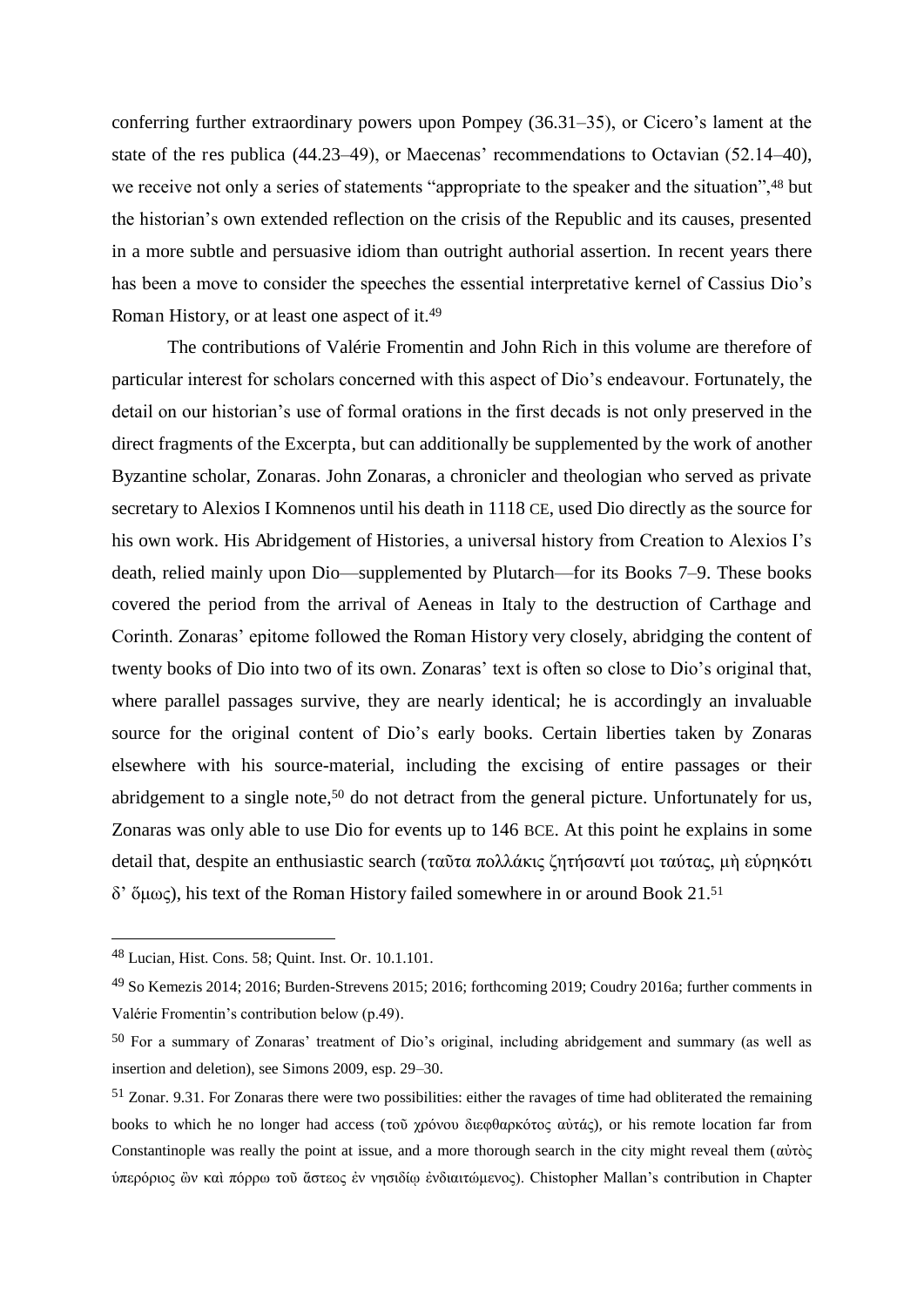Until Book 21, then, Zonaras' importance cannot be over-emphasised. As a general rule it is safe to assume that material included in Books 7–9 of his Abridgement of Histories figured also in the early books of Dio. As Valérie Fromentin shows in Chapter One, this degree of faithfulness on the part of the epitomator can enable us to identify the general outline of an original act of speech included in Dio's text, so giving valuable testimony of the prevalence and role of set-piece orations and debates in the first two decads of the history. Indeed, Valerie Fromentin argues that Zonaras furnishes not only bare testimonia indicating that an act of speech occurred, but additionally identifies speakers, context, setting, and usually a brief summary of the overall point expressed. This information is invaluable. As Fromentin notes, it is regrettable that the epitomator does not seem to have appreciated the subtlety with which Cassius Dio deployed these compositions—as means of characterisation, causal explanation, or to elucidate major themes or political and constitutional topics. This only adds to our appreciation of the sophistication of Dio's use of speeches within his text. Nevertheless, Fromentin's contribution to this work demonstrates that our historian used set-piece orations in direct discourse just as fully in the early books as those surviving in the direct tradition. This can only be appreciated thanks to Zonaras' fidelity to his source.

These ideas are developed further in Chapter Eight with John Rich's study of extended and short speech episodes in Books 1–21. To this point research into Cassius Dio's use of speech in the early books has been remarkably limited;<sup>52</sup> such enquiries are naturally hampered by the discrete nature of the excerpted fragments that preserve them and by the scale of Zonaras' abridgement, notwithstanding the useful information he provides about their context and performativity. In his contribution, Rich provides the largest and most detailed study to date of the role of such compositions in the fragmentary portions of Dio's Roman History. John Rich identifies 16 'extended' and 36 'short' occasions of oratory in these early books: Dio appears to have made just as much (indeed, more) use of formal set-piece orations in Books 1– 21 as in Books 36–56. At the same time, he appears to have envisaged a far smaller role for short and informal instances of oratio recta for the first two decads than for the later portions. This suggests that Dio's sophisticated method with the speeches of the surviving direct tradition may have been not only the product of his particular interest in the decline of the Late Republic and the transition to the Augustan Principate, but may also have formed part of his

Three suggests that the former may have been the case, since interest in Dio after the tenth century appears to have been less for its historical narrative and more for the preservation of individual episodes and sententiae.

<sup>52</sup> See e.g. Millar 1964 79–80; Stekelenburg 1971; Fechner 1986, 29–31, 39–43; Kemezis 2014 106–107.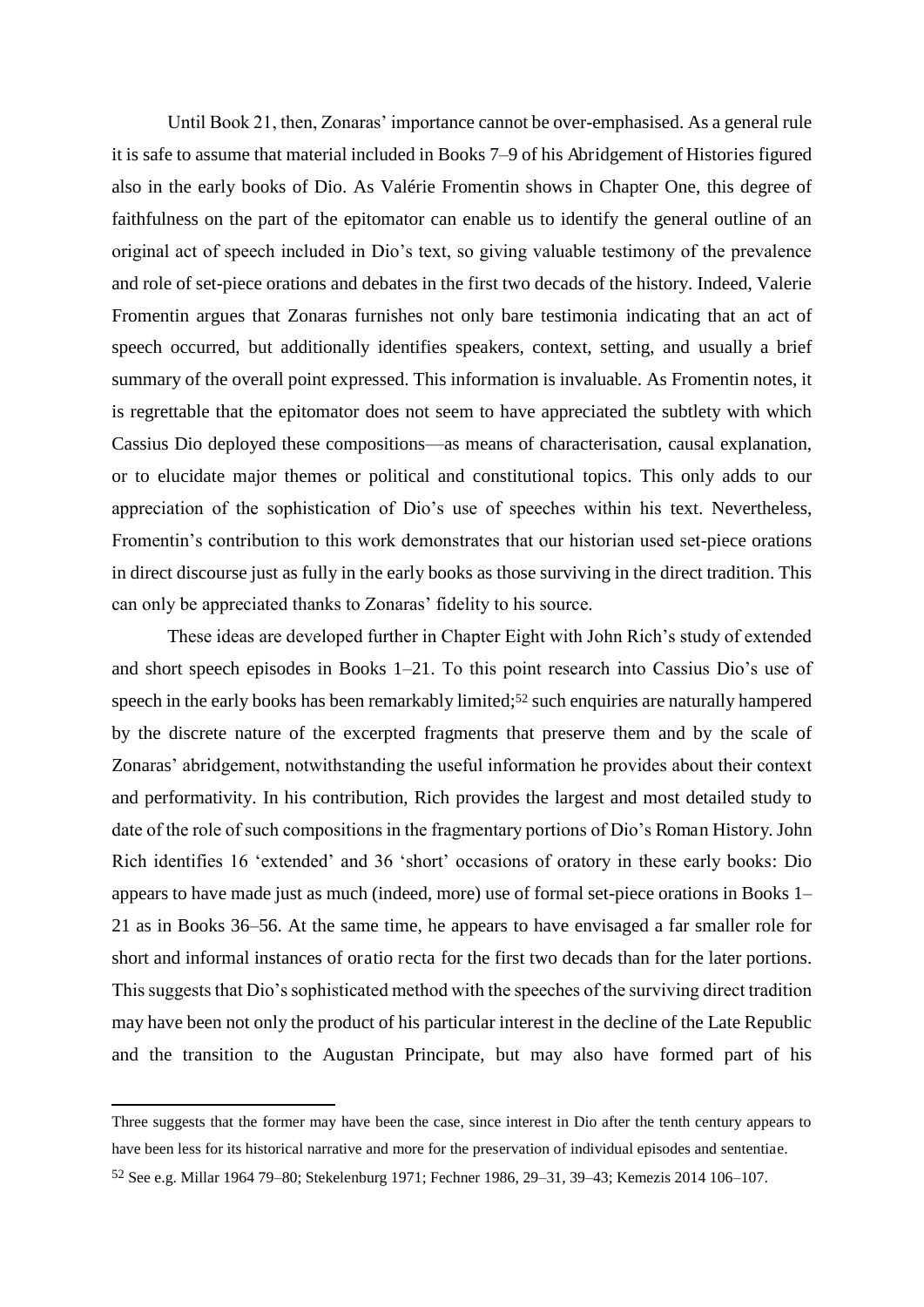methodological approach to speeches from the very beginning of his history. As Rich shows, the array of topics treated in these early speeches is impressive. Thus Dio gave not only episodes well-attested within the tradition, such as the exchange between Pyrrhus of Epirus and Fabricius at Tarentum, or the debates surrounding the repeal of the lex Oppia in 195 BCE (present in Dionysius and Livy, respectively).53 Rather, Dio appears—in keeping with the particular character of Rome's early conquests—to have concentrated in substantial detail on non-Roman voices. There are speeches of Samnite generals concerning the treatment of Roman captives;54 debates at Carthage on the question of war or peace with Rome;55 and tripartite addresses to armies, involving Hannibal and Hanno at Carthage and Ticinus.56 Speeches of this kind are entirely absent from the Roman History until Boudicca's battle exhortation in Book 62 (3–5).57 Perhaps, then, Dio used the first two decads to explore Rome's relationship with the peoples of the Mediterranean world in an elaborate manner unrepresented elsewhere in the surviving direct tradition of his work.

Certainly our historian was aware, especially in the early books, of the kinds of conflict and controversy that cultural interactions could provoke. Earlier studies of Cassius Dio as a hellenophone provincial from Nicaea in Bithynia have tended to describe him as a Greek who became "Romanised".<sup>58</sup> Yet, as Brandon Jones' study in Chapter Nine argues, while Dio may have rejected idealised traditions of the virtue of the early city, he clearly identified with the Roman historiographical topoi of virtus (ἀνδρεία) and luxuria (τρυφή). He associated these traits, respectively, with the period before and after Rome's involvement in the affairs of the Greek world. This is uncontroversial within Roman historiography: like Sallust and Livy, Cassius Dio conceived of a causal relationship between the growth of empire and so luxuria on the one hand, and the decline of virtus on the other. Where Dio is more distinctive, as Brandon Jones shows, lies in his inversion of that theme in the contemporary history. Under Caracalla and other Severan emperors it is Rome which exports luxuria or  $\tau \rho \nu \varphi \eta$  to the Greek world, not vice versa; and in these circumstances it is Dio and his peers who represent virtus,

<sup>53</sup> D.H. AR 19.13–18; Livy 34.1–8.

<sup>54</sup> Cass. Dio F 36.12, 14.

<sup>55</sup> Cass. Dio F 55.1; Zonar. 8.21.9.

<sup>56</sup> Cass. Dio F 55.10, F 57.4–5; Zonar. 8.22.5–7, 8.23.8.

<sup>57</sup> On which, see Gowing 1997; Adler 2008; 2011.

<sup>58</sup> Palm 1959, 81–82; Aalders 1986, 283; Reinhold 1986, 220; Gowing 1992, 1 and 10 n.6. For a recent reappraisal, see Burden-Strevens 2015a.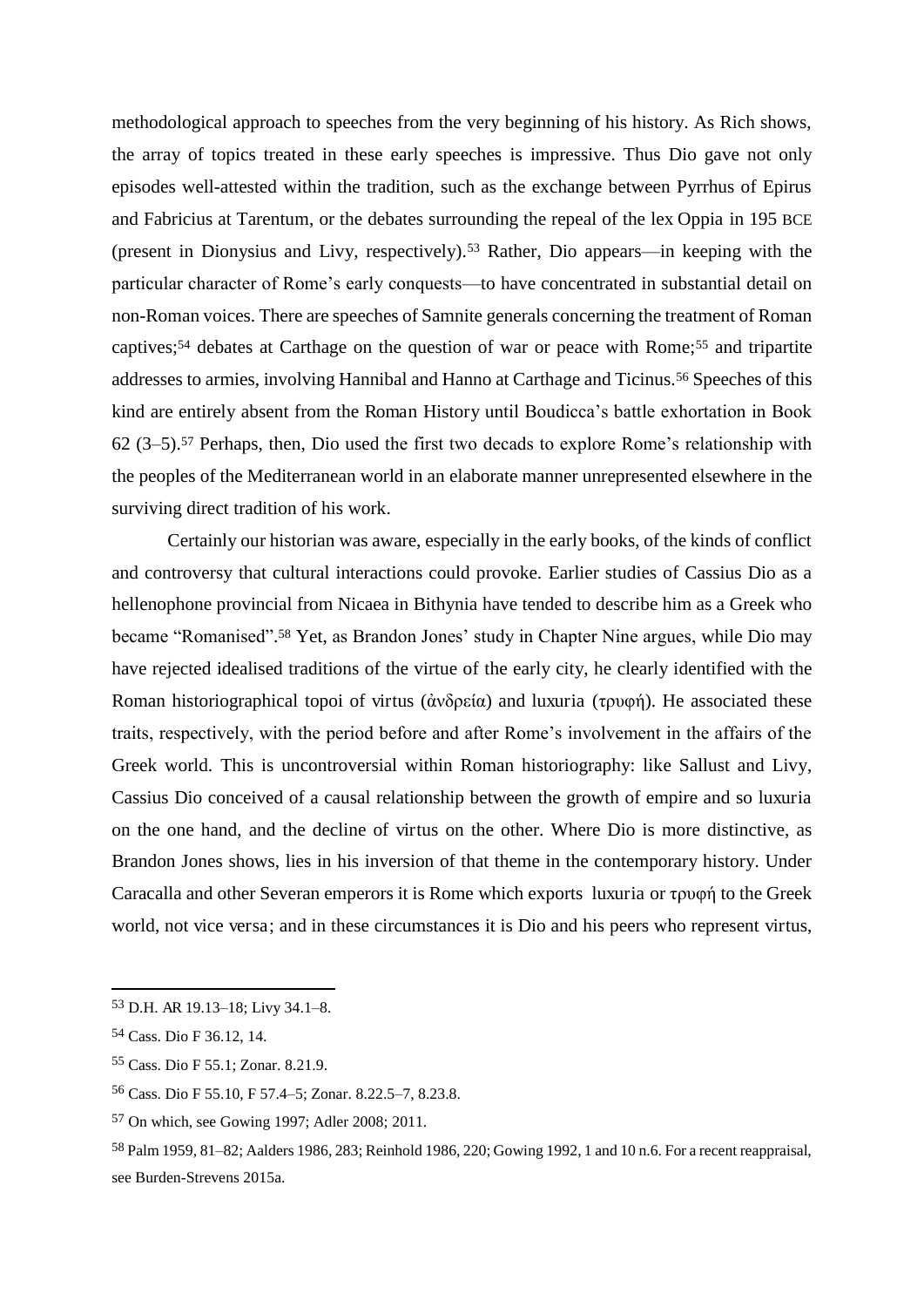the characteristic trapping of true 'Romanness'.<sup>59</sup> Cassius Dio's polemic against the  $\tau \rho \nu \phi \eta$  of the emperors of his time, and his localisation of ἀνδρεία within himself and with the Senate, is achieved by aligning his contemporary history ideologically and linguistically with the first two decads, using verbal clues to underscore Rome's cultural transformations past and present.

The research contained within these ten chapters demonstrates the unity of Cassius Dio's Roman History in its textual entirety. The sum total of these contributions asserts our historian's programmatic use of 'early Rome' to introduce major factors of history integral to his explanation of the decline of the Republic: stasis and civil war; competition and envy; the role of the Senate in an ideal state; and the importance of speech—especially its moral ambiguity and potential for misuse. At the same time, we show that returning to the earliest history of "this land in which we dwell" had for Dio ideological and political significance. Early Rome provided the historian with a remote, semi-mythical arena to say to his contemporaries that which he felt needed to be said.

Having epitomated the content of this volume, it remains to make some general comments on the organisation of the collection. The ten chapters are arranged by theme into three parts. Part One ('The Text') deals with Zonaras, the Excerpta Constantiniana, and Dio's relationship with Livy. Readers unfamiliar with the textual tradition of Books 1–21 will find Part One especially helpful. But it addresses also controversies familiar to experts of Cassius Dio, and seeks to investigate the problem that all readers of the early books of the Roman History face: we are dealing not with one history, one author, and one agenda, but with several. Part Two ('Military & Political History') explores the historian's account of political and military events mainly between the turn of the  $5<sup>th</sup>$  and turn of the  $3<sup>rd</sup>$  centuries BCE, from the (alleged) first decade of the Republic to the Hannibalic War. It has in view, particularly, Dio's distinctiveness as a source for this period and his use of 'early Rome' to foreshadow developments in his account of the Late Republic, so aiding his interpetation and explanation of its decline. Finally, Part Three ('Early Rome & Dio's Project') relates the first two decads explicitly to later sections of the Roman History, especially the contemporary history of Books 72–80. The purpose of this part is to analyse these early books in relation to the text in the round, and not solely as a prolepsis to the Late Republican narrative. The three chapters

<sup>&</sup>lt;sup>59</sup> Hence Kemezis 2014 148–149: "Dio's final answer is to present as an alternative none other than himself... his model of changing Romanness as represented by the growing appropriation and adaptation of older senatorial traditions by new generations of provincial elites is an important glimpse into the distinctive mind-set of a senatorial aristocracy."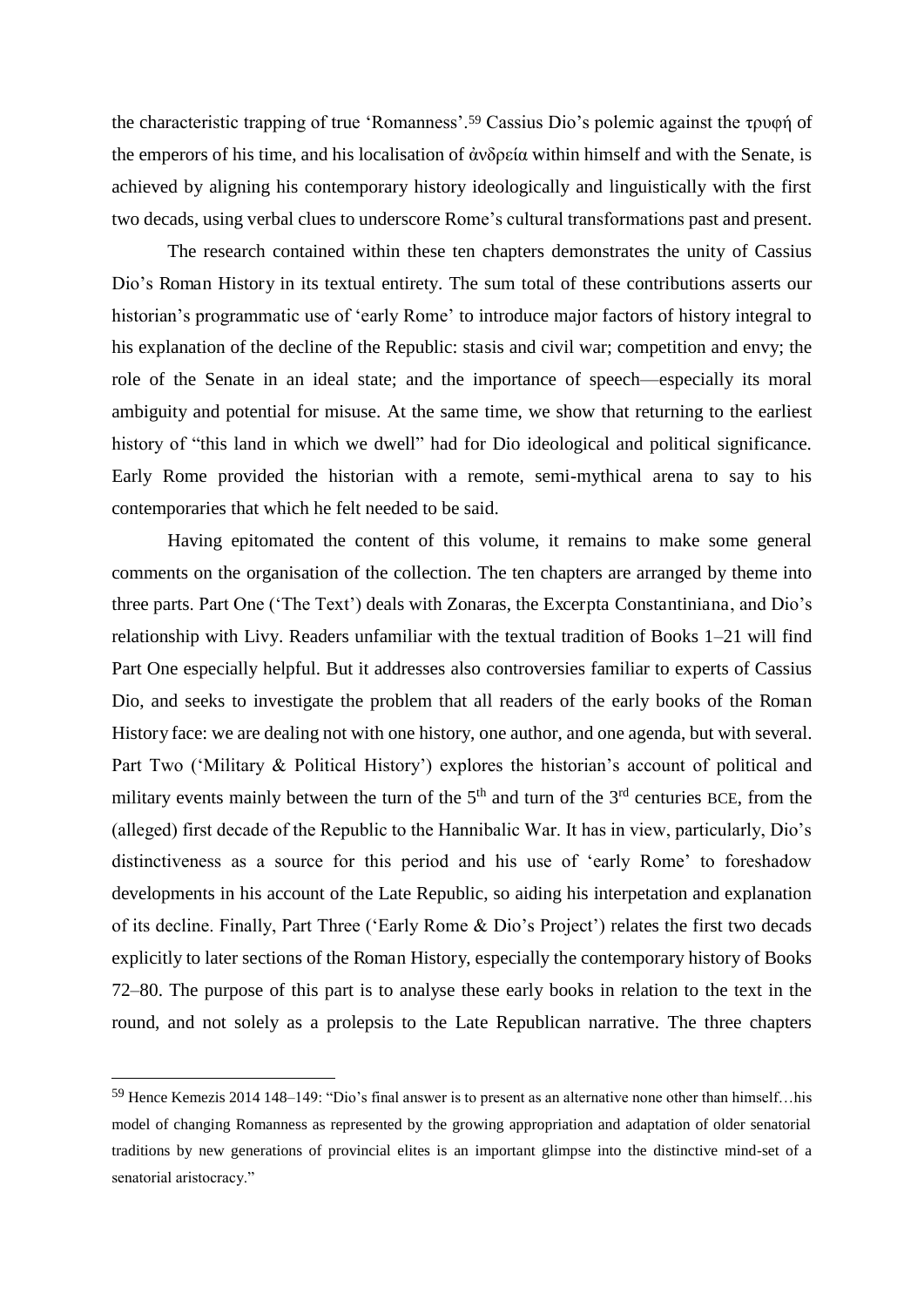contained within this section demonstrate the coherency with which Dio planned his Roman History, including a generally consistent approach to the writing of historiographical speeches and a sustained focus on themes important to contemporary political life.

 On a final note, it will be apparent that this volume takes a deliberately broad definition of 'early Rome'. The events of Dio's Books 1–21, as we have already stated, guide the reader up to the destruction of Carthage in 146 BCE. This is some one hundred and twenty years later than modern histories of this era in the city's evolution tend to close: a fairly recent device has been to periodise 'early' Rome up to the outbreak of the First Punic War.<sup>60</sup> The reasons for our approach are partly textual, partly historiographical. On the text, since Zonaras's epitome is of such importance for our understanding of the early books of the Roman History, and so frequently discussed here, it makes little sense not to follow his epitome of Rome's earliest centuries to its end. To cease our enquiry with the First Punic War (Zonar. 8.8 = Cass. Dio 11 F 43)61 would involve discarding the entire second decad of Dio's history that is as worthy of study, and scarcely researched, as the first. On the historiography, Dio's predecessors in the Latin tradition treated 146 BCE as a turning-point in the history of their polity. Sallust, whose work Dio evidently knew,<sup>62</sup> dated Rome's decline to the fall of its old enemy: "Carthage, the rival (aemula) of the Roman empire, perished from root to tip; all the land and sea lay open; only then did Fortune sully and disorder everything".<sup>63</sup> Tacitus' idea is similar: only when the Romans had subjugated the world and destroyed rival states (aemulis) did they fall into cupidity and conflict with one another.64 These tropes are schematic and misleading, but Dio accepted

<sup>60</sup> So Cornell 1995; Forsythe 2005.

<sup>61</sup> Book numbers are only approximate; see Christopher Mallan (Chapter Three) and John Rich (Chapter Eight) in this volume.

<sup>62</sup> Cass. Dio. 43.9.2–3.

<sup>63</sup> Sall. Cat. 10.1–6: Carthago aemula imperi Romani ab stirpe interiit, cuncta maria terraeque patebant, saevire fortuna ac miscere onmia coepit.

<sup>64</sup> Tac. Hist. 2.38: ubi subacto orbe et aemulis urbibus regibusve excisis securas opes concupiscere vacuum fuit.